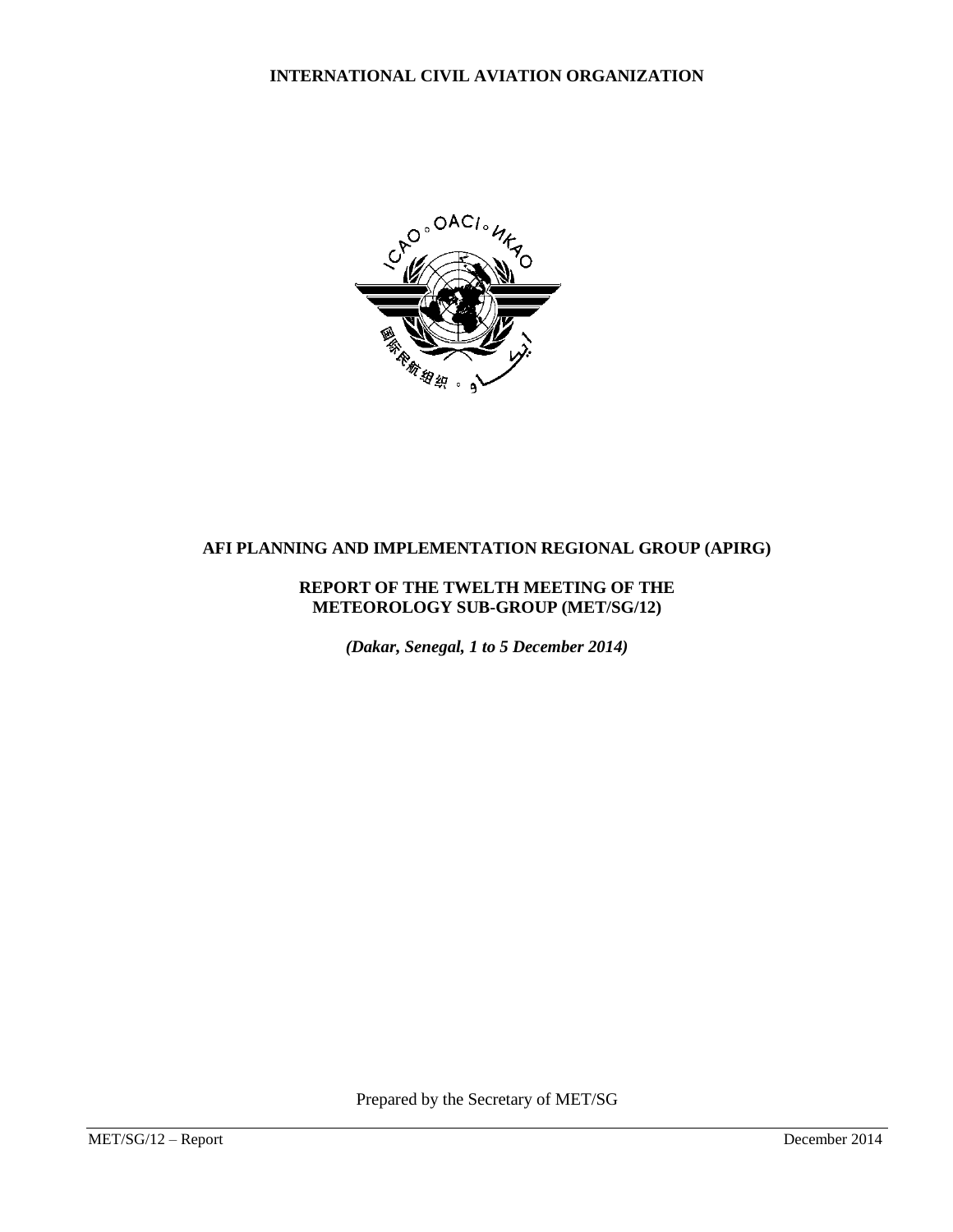The designations employed and the presentation of the material in this publication do not imply the expression of any opinion whatsoever on the part of ICAO concerning the legal status of any country, territory, city or area of its authorities, or concerning the delimitation of its frontiers or boundaries.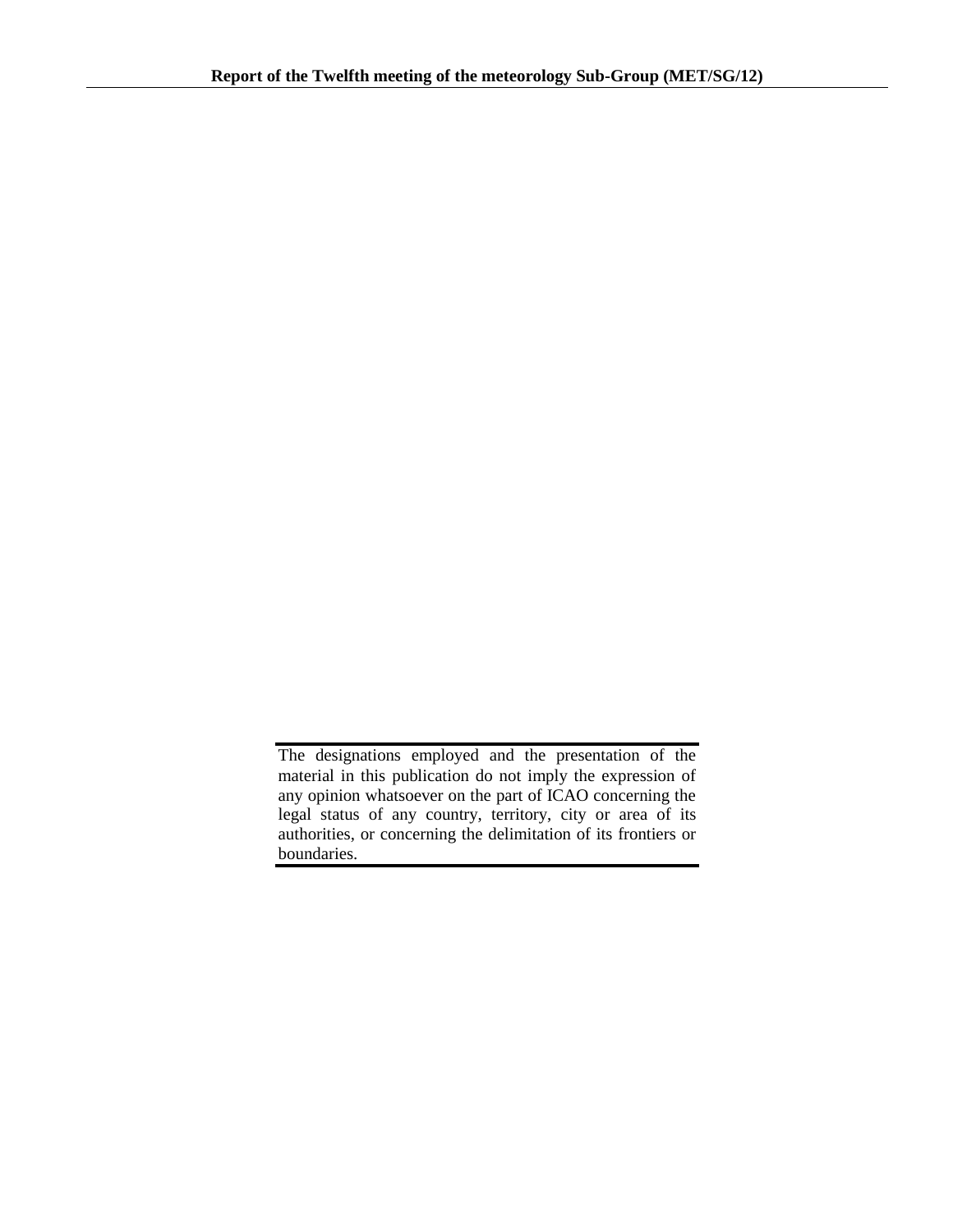# **TABLE OF CONTENTS**

### **Page**

<span id="page-2-0"></span>

| <b>ATTENDANCE</b>     |                                                                                                                                                     |  |
|-----------------------|-----------------------------------------------------------------------------------------------------------------------------------------------------|--|
|                       |                                                                                                                                                     |  |
| <b>AGENDA</b>         |                                                                                                                                                     |  |
|                       |                                                                                                                                                     |  |
|                       |                                                                                                                                                     |  |
| <b>AGENDA ITEM 1:</b> |                                                                                                                                                     |  |
| <b>AGENDA ITEM 2:</b> |                                                                                                                                                     |  |
| <b>AGENDA ITEM 3:</b> | Review of the outcome of APIRG Extraordinary Meeting (Lusaka, Zambia, 10-11                                                                         |  |
| <b>AGENDA ITEM 4:</b> | Review of the Outcome of the 2014 Meteorology Divisional Meeting (Montréal,                                                                         |  |
| <b>AGENDA ITEM 5:</b> | Status of implementation of the work programmes of the APIRG MET Sub-group<br>(MET/SG), AFI OPMET Management Task Force (AFI MTF) and ATM-MET/TF as |  |
| <b>AGENDA ITEM 6:</b> | Linkage of remaining tasks of the MET/SG with Aviation System Block Upgrades<br>(ASBU) Modules B0 and Regional Performance objectives for MET21     |  |
| <b>AGENDA ITEM 7:</b> | Identification and development of Projects based on ASBU BO-AMET and                                                                                |  |
| <b>AGENDA ITEM 8:</b> | Review of the New Structure of the AFI regional air navigation plan (AFI ANP) and<br>development of draft material for endorsement by APIRG. 26     |  |
| <b>AGENDA ITEM 9:</b> |                                                                                                                                                     |  |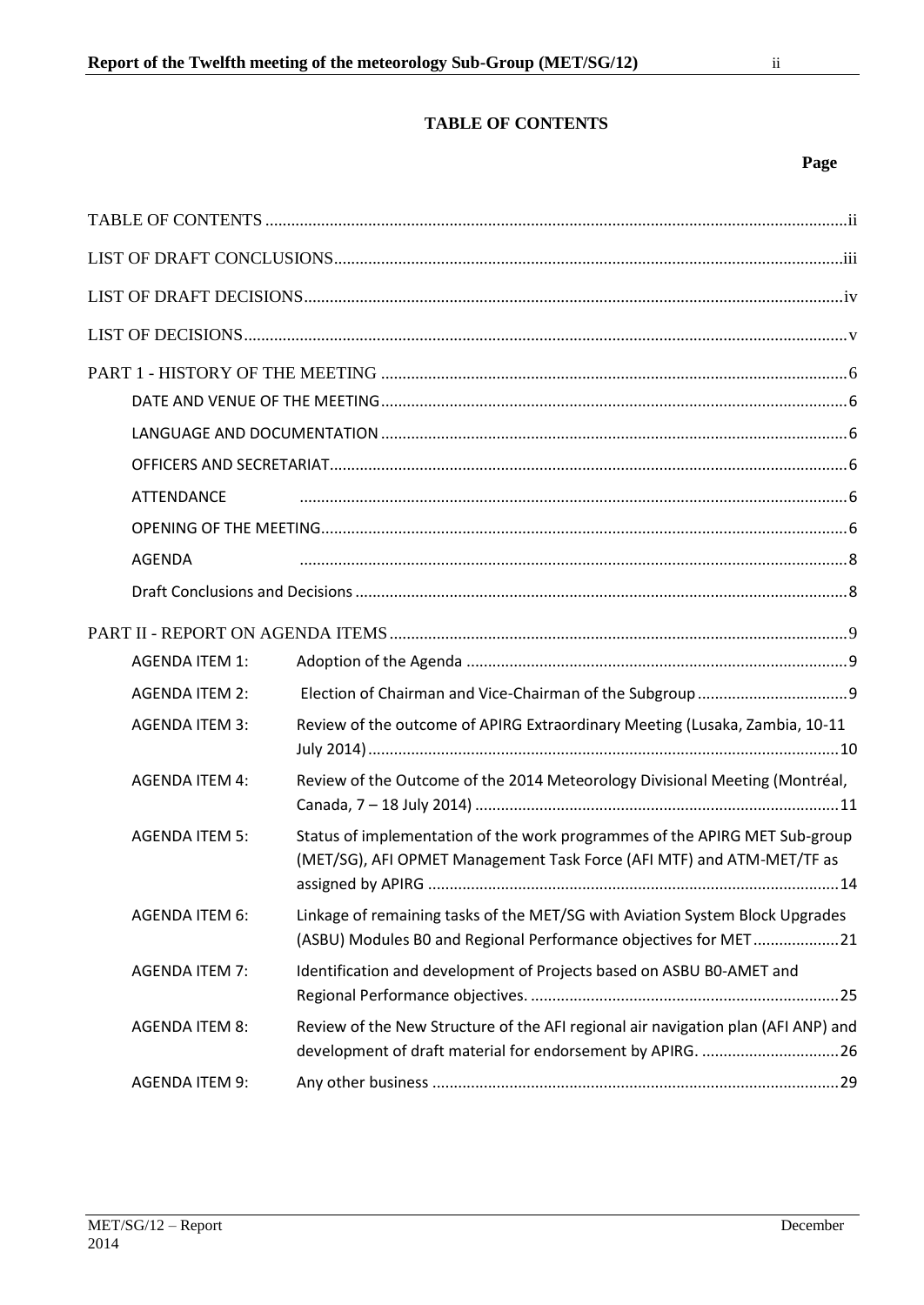# **LIST OF DRAFT CONCLUSIONS**

<span id="page-3-0"></span>

| <b>Number</b> | <b>Title</b>                                                                                                              | Page      |     |
|---------------|---------------------------------------------------------------------------------------------------------------------------|-----------|-----|
| 12/01         | Qualification of personnel performing safety oversight functions of the aeronautical<br>meteorological service            | 14        |     |
| 12/02         | Participation in the activities of the future Expert Group on the implementation of MET related<br><b>SWIM Activities</b> | 15        |     |
| 12/05         | Action by AFI States to prepare for recent SADIS and WAFS                                                                 | 19        |     |
| 12/06         | Action Plan to remove air navigation deficiencies in the MET field                                                        | 20        |     |
| 12/07         | Transition Plan for handling OPMET Information in Digital Format in the AFI region                                        | 21        |     |
| 12/08         | Training Seminars to develop capability of handling OPMET data in digital format in<br>region                             | the<br>21 | AFI |
| 12/11         | AFI Air Navigation Report Form (ANRF) for B0-AMET Module                                                                  | 24        |     |
| 12/12         | AFI Performance Framework Form (PFFs) for B0-AMET Module                                                                  | 25        |     |
| 12/16         | Aeronautical Meteorology Projects in the AFI region for the period 2015 to 2018                                           | 27        |     |
| 12/17         | Contents of the MET part of the New AFI eANP                                                                              | 30        |     |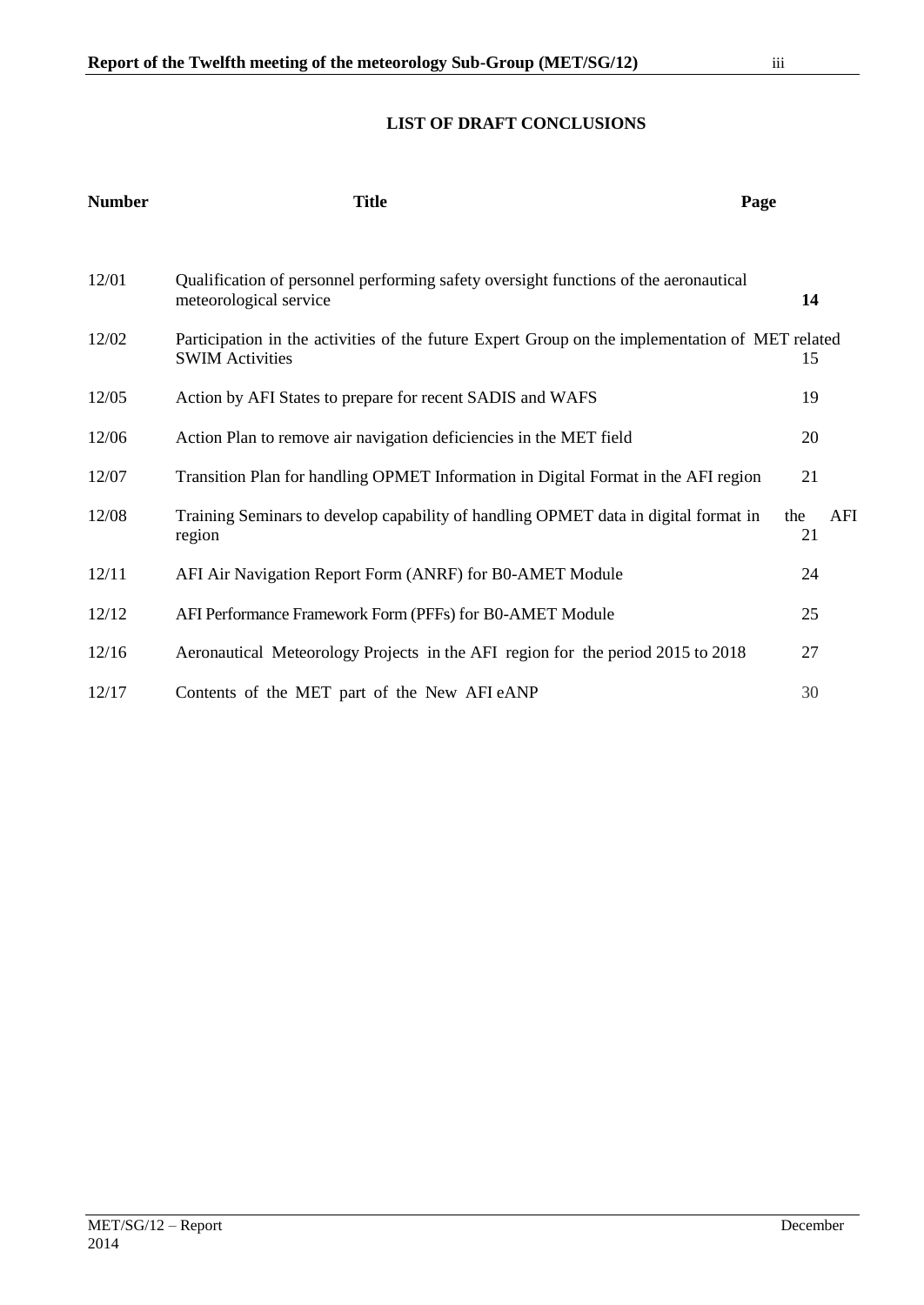<span id="page-4-0"></span>

| <b>Number</b> | <b>Title</b>                                                                                             | Page |    |
|---------------|----------------------------------------------------------------------------------------------------------|------|----|
|               |                                                                                                          |      |    |
| 12/09         | Updating the AFI regional SIGMET Guide and AMBEX Handbook                                                |      | 22 |
| 12/10         | Status of Implementation of the MET/SG Work Programme                                                    |      | 22 |
| 12/13         | Relationship between ASBU B0-AMET and MET related Performance Framework<br>Form (PFFs) in the AFI Region |      | 25 |
| 12/14         | Implementation Status of Module B0-AMET in ASECNA Member States                                          |      | 26 |
| 12/15         | Updating the MET related Tasks of the IIM/SG                                                             |      | 27 |
| 12/18         | Population of Volume III of the MET part of AFI eANP                                                     |      | 30 |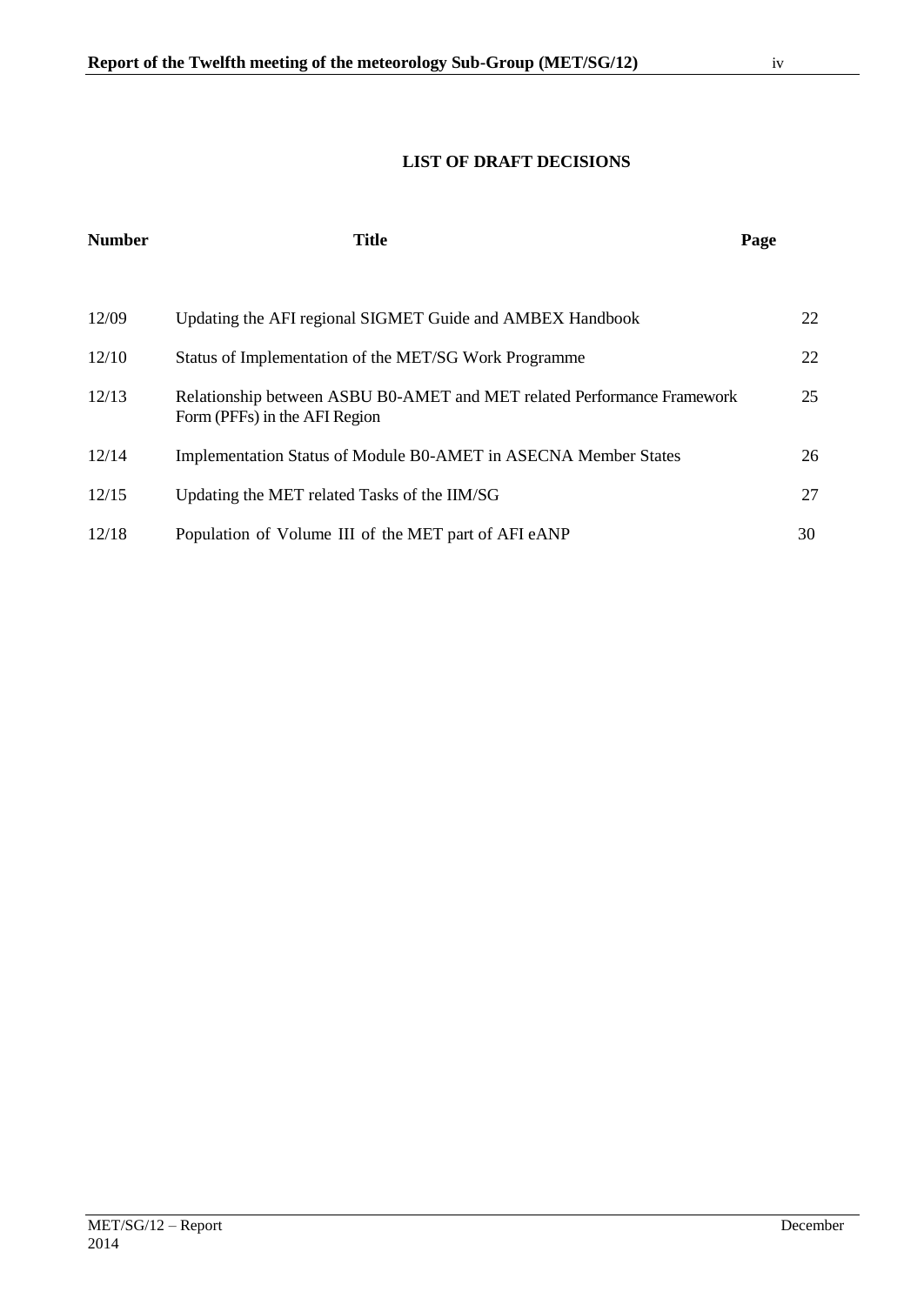# **LIST OF DECISIONS**

<span id="page-5-0"></span>

| <b>Number</b> | Title                                                     | Page |
|---------------|-----------------------------------------------------------|------|
| 12/03         | Status of Implementation of the MTF Work Programme        | 16   |
| 12/04         | Status of Implementation of the ATM/MET/TF Work Programme |      |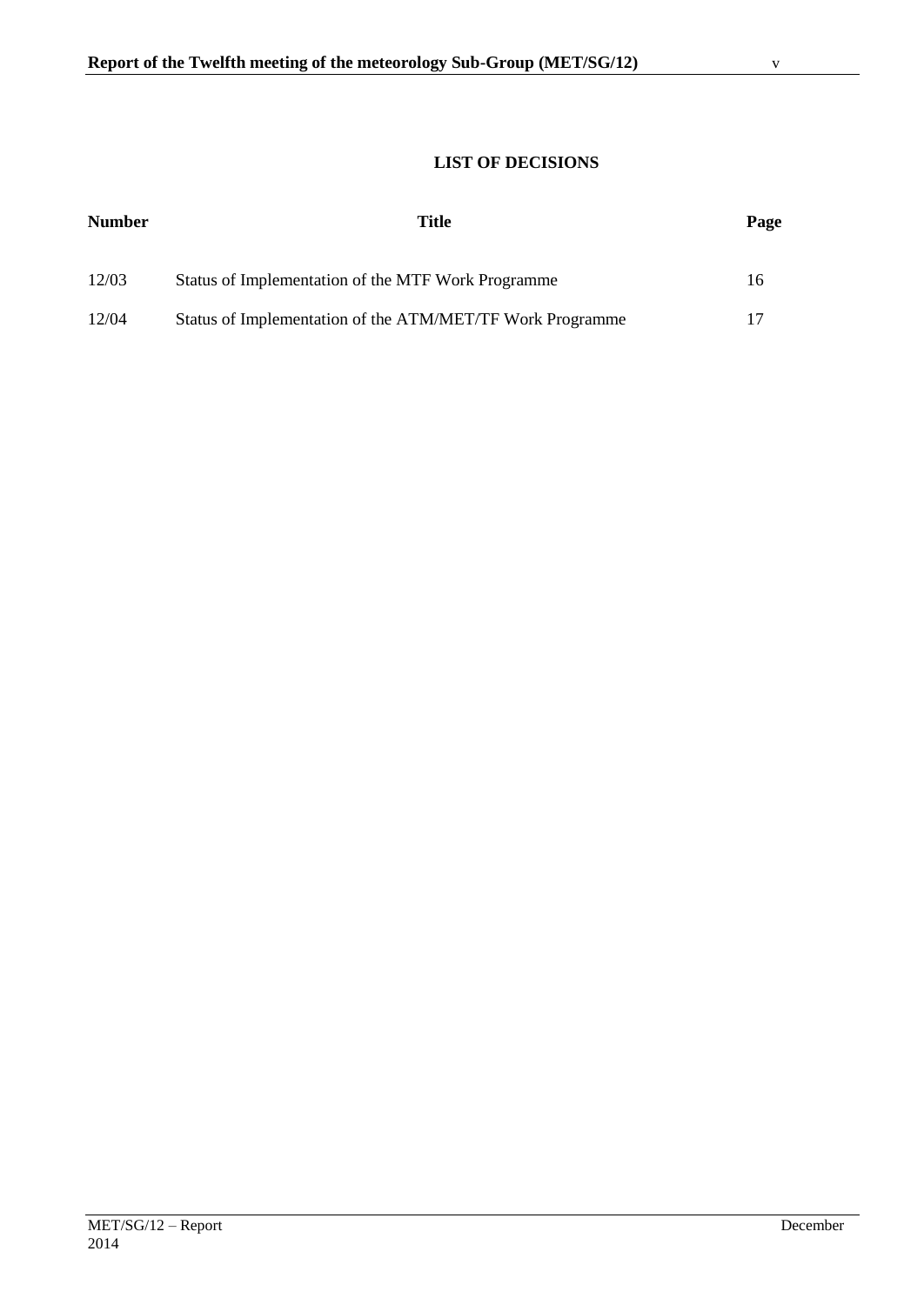# **PART 1 - HISTORY OF THE MEETING**

## <span id="page-6-1"></span><span id="page-6-0"></span>**DATE AND VENUE OF THE MEETING**

1.1 The Twelfth meeting of the APIRG Meteorology Sub-group (MET/SG/12) was held from 1 to 5 December 2014, at the ICAO Western and Central African (WACAF) Regional Office located at Leopold Sedar Senghor International Airport, Dakar, Senegal.

## <span id="page-6-2"></span>**LANGUAGE AND DOCUMENTATION**

2.1 The discussions were conducted in English and French languages, and the meeting documentation was issued in both languages. Translation and simultaneous interpretation services were also provided.

# <span id="page-6-3"></span>**OFFICERS AND SECRETARIAT**

3.1 The MET/SG/12 meeting was chaired by Mrs. G.E. Khambule, Senior Manager, Aviation Weather Centre, South African Weather Service.

3.2 Mr. A. B. Okossi, Regional Officer, Aeronautical Meteorology of the ICAO Western and Central African (WACAF) Regional Office, Dakar, Senegal served as the Secretary, assisted by Mr. Vitalis Ahago, Regional Officer, Aeronautical Meteorology, ICAO Eastern and Southern African (ESAF) Regional Office, Nairobi, Kenya, and Mrs. Adja Rokhaya, GUEYE-DIA, assistant to the RO/MET, WACAF.

## <span id="page-6-4"></span>**ATTENDANCE**

4.1 The meeting was attended by forty-four (44) participants from seventeen (17) States/Organizations (**Capo Verde, Cameroon, Chad, Congo, Côte d'Ivoire, Gabon, Gambia, Ghana, Kenya, Madagascar, Niger, Senegal, South Africa, Uganda**, **ASECNA, IFALPA, UK**). The UK participated through Skype.

4.2 The list of participants is at **Appendix 1A**.

# <span id="page-6-5"></span>**OPENING OF THE MEETING**

5.1 The meeting was opened by the Director of the National Meteorological Department, Mrs Aida Diongue Niang on behalf of the Director General of the National Agency for Civil Aviation and Meteorology (ANACIM),Senegal.

5.2 She welcomed the participants to Senegal, the land of Teranga, and expressed the joy of Senegal in hosting such important aeronautical meteorology (MET) meeting. She recalled major challenges faced by the AFI Region in the implementation of MET service for International air navigation within the framework of the Global Air Navigation Plan (GANP) and related working methods aligned to the Aviation System Block Upgrades (ASBU) methodology.

5.3 Mrs Aida Diongue Niang took the opportunity to recall the significant contributions by Senegal in the field of aeronautical Meteorology, especially in the establishment of one of the two Regional OPMET Data Banks (RODB) of the AFI region in Dakar. She also confirmed the commitment by her Government in supporting initiatives by ICAO and other international organizations based in Senegal. In conclusion, she wished participants fruitful deliberations and enjoyable stay in Senegal.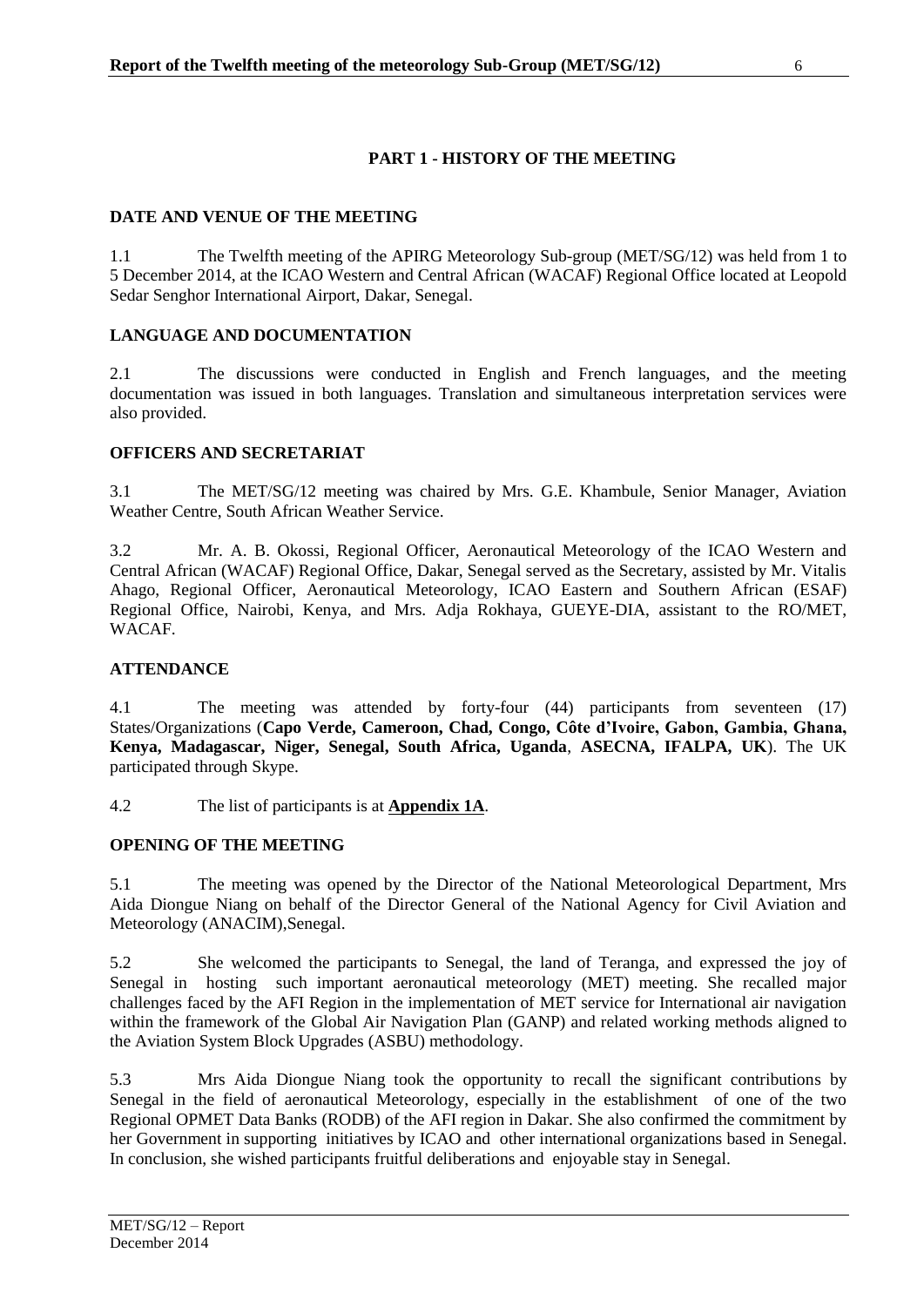5.4 Mr. Gaoussou Konaté, Deputy regional Director, ICAO Western and Central African (WACAF) Office, on behalf of the Regional Director, Mr. Mam Sait Jallow, who had to attend other urgent matters, welcomed all participants to the 12th meeting of the Sub-group. He expressed special gratitude to the Director of the MET Department, Senegal, for accepting to officiate in the opening of the meeting despite her heavy work programme. In welcoming participants to the meeting, he expressed his appreciation for their attendance and highlighted the major tasks to be accomplished during the meeting.

5.5 Mr. Gaoussou recalled that the Nineteenth Meeting of the AFI Planning and Implementation Regional Group (APIRG/19) held in Dakar, Senegal, from 28 to 31 October 2013, reviewed the terms of reference and work programme of the MET/SG. He emphasised on the objectives of the Twelfth Meeting which included, among others, the outcome of APIRG Extraordinary (APIRG/EO) Meeting (Lusaka, Zambia, 2014), the outcome of the 2014 Meteorology Divisional Meeting (Montréal, Canada, July 2014), the Status of implementation of the work programmes of the APIRG MET Sub-group (MET/SG), AFI OPMET Management Task Force (AFI MTF) and ATM-MET/TF as assigned by APIRG, and the New Structure of the AFI regional Air Navigation Plan (AFI ANP) and development of draft material for endorsement by APIRG. He indicated that he remained convinced that the Sub-group would provide APIRG/20 meeting with substantial input including draft Decisions and Conclusions while keeping in mind, the main objective of improving meteorological services in the region.

5.6 Finally, Mr. Gaoussou invited the meeting to take time out and enjoy the pleasant and beautiful city of Dakar, the capital city of the Country of Teranga. He wished participants great success in the deliberations.

5.7 On behalf of the Director General of the Agency for Air Navigation Safety in Africa and Madagascar (ASECNA), Mr Amadou Ousmane Guitteye, Mrs. OBAME-EDOU Claire-Josette, Director of Operations, ASECNA also welcomed the participants to the twelfth meeting of the APIRG Meteorological Sub-group.

5.8 She highlighted major decisions taken by the world aviation community during the 12th Air Navigation Conference in 2012 and those by the Meteorology Divisional Meeting (MET/14) in July 2014 in Montreal. The decisions included those on how aeronautical meteorology would support the delivery of operational improvements aligned with the Aviation system block upgrade (ASBU) methodology to make international air navigation both safe and more efficient. She indicated that the outcome of both the nineteenth APIRG held in Dakar in October 2013 and the extraordinary meeting held in July 2014 in Lusaka, Zambia, would enable the AFI region to establish regional aspects of the Global air navigation planning. In view of the fact that aeronautical meteorology is a major component of this planning, she underscored the paramount importance of the MET Sub Group meeting for the Region.

5.9 In addition, as part of its Plan of Services and Equipment, Mrs OBAME-EDOU informed participants that ASECNA had listed a number of urgent actions to be taken to implement regional performance objectives for aeronautical meteorology in accordance with ASBU Module B0-AMET. These included on-going studies for the acquisition of storm and wind shear detection equipment; renewal of some equipment to improve the quality of aerodrome meteorological observations; acquisition of a forecaster support system for very short-term weather forecasting; capacity building of the MET training centres, she said. In addition, she was pleased to apprise the meeting of the effective implementation of the quality management system (QMS) for MET service delivery in all the 17 ASECNA Member States.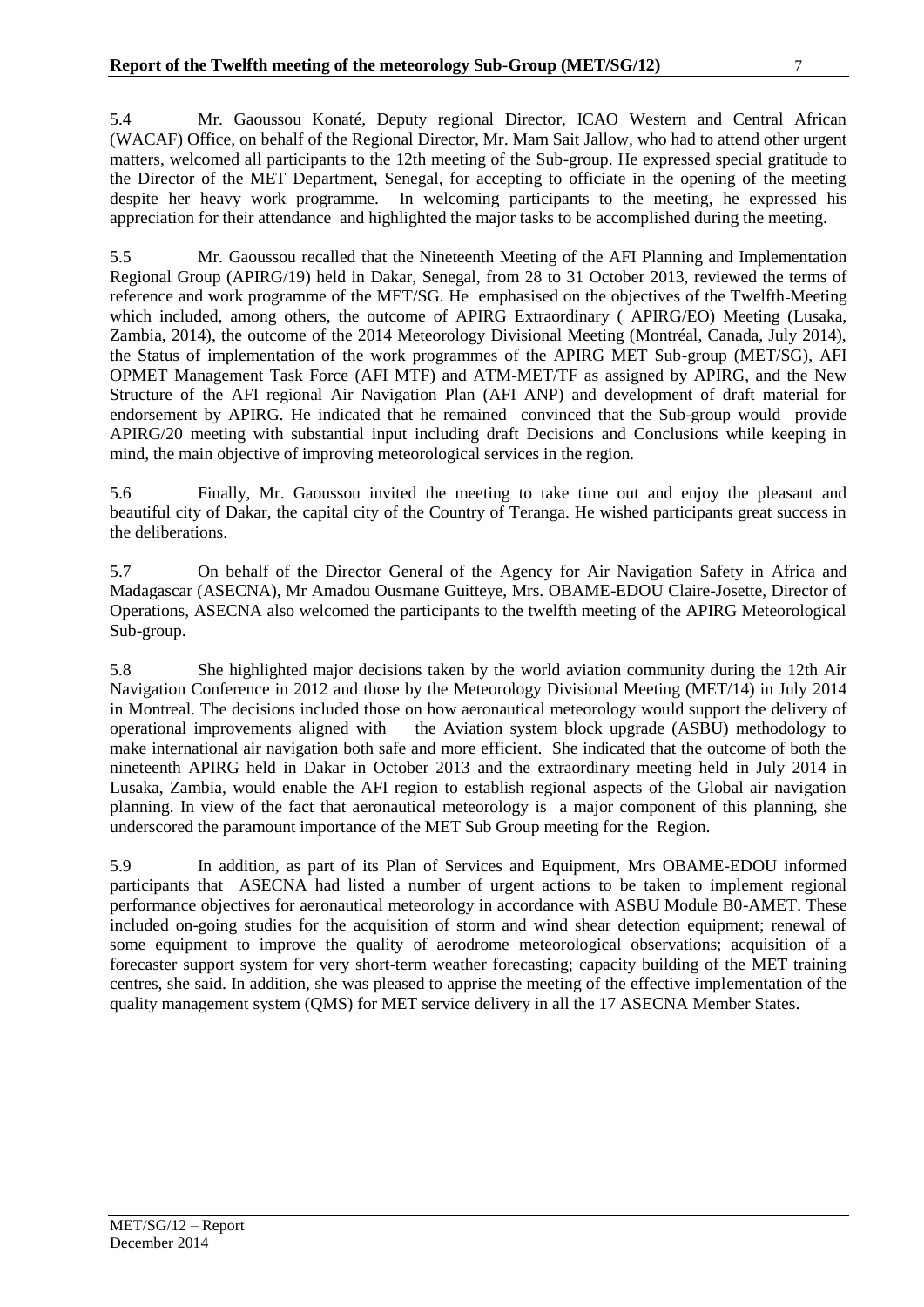# <span id="page-8-0"></span>**AGENDA**

| 6.1            | The following Agenda was adopted:                                                                                                                                        |
|----------------|--------------------------------------------------------------------------------------------------------------------------------------------------------------------------|
| Agenda Item 1: | Adoption of the Agenda                                                                                                                                                   |
| Agenda Item 2: | Election of Chairman and Vice-Chairman of the Sub-Group                                                                                                                  |
| Agenda Item 3: | Review of the outcome of APIRG Extraordinary Meeting (Lusaka, Zambia, 10-11<br>July 2014)                                                                                |
| Agenda Item 4: | Review of the Outcome of the 2014 Meteorology Divisional Meeting (Montréal,<br>Canada, 7 – 18 July 2014)                                                                 |
| Agenda Item 5: | Status of implementation of the work programmes of the APIRG MET Sub-group<br>(MET/SG), AFI OPMET Management Task Force (AFI MTF) and ATM-MET/TF<br>as assigned by APIRG |
| Agenda Item 6: | Linkage of remaining tasks of the MET/SG with Aviation System Block Upgrades<br>(ASBU) Modules B0 and Regional Performance objectives for MET                            |
| Agenda Item 7: | Identification and development of Projects based on ASBU B0 and Regional<br>Performance objectives                                                                       |
| Agenda Item 8: | Review of the New Structure of the AFI regional Air Navigation Plan (AFI ANP)<br>and development of draft material for endorsement by APIRG                              |
| Agenda Item 9: | Any other business                                                                                                                                                       |

## <span id="page-8-1"></span>**Draft Conclusions and Decisions**

7.1 The MET/SG recorded its action in the form of draft conclusions, draft decisions and decisions with the following significance.

7.2 Draft Conclusions

7.2.1 Draft Conclusions, when approved by the APIRG, deal with matters which in accordance with the APIRG Terms of Reference, merit the attention of States or on which further action will be initiated by ICAO in accordance with established procedures.

7.3 Draft Decisions

7.3.1 Draft Decisions, when approved by APIRG, deal with matters of concern only to the APIRG and its contributory bodies.

- 7.4 Decisions
- 7.4.1 Decisions dealing with matters of concern only to the MET/SG.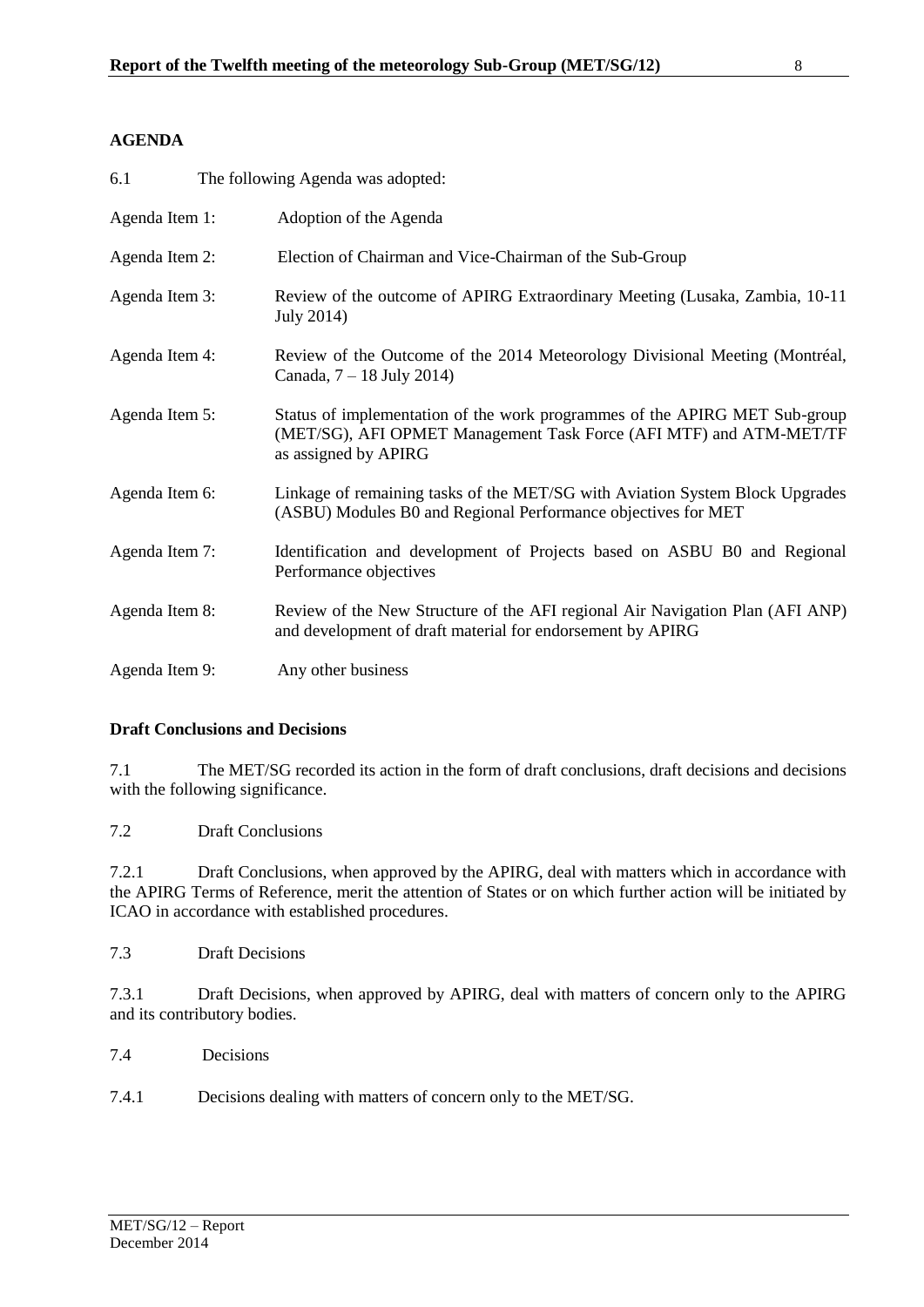# **PART II - REPORT ON AGENDA ITEMS**

## <span id="page-9-1"></span><span id="page-9-0"></span>**AGENDA ITEM 1: Adoption of the Agenda**

1.1 The meeting reviewed and adopted the Agenda as indicated in paragraph 6 of the history of the meeting

### <span id="page-9-2"></span>**AGENDA ITEM 2: Election of Chairman and Vice-Chairman of the Subgroup**

2.1 In accordance with the relevant provisions contained in the APIRG Procedural Handbook, the Sub-group elected its Chairperson and Vice-Chairperson. Mrs G.E. Khambule, Senior Manager, Aviation Weather Services, South African Weather Service and Mr. Seedy Jobe, Aviation Meteorological Coordinator, the Gambia CAA, were elected Chairperson and Vice-Chairperson respectively.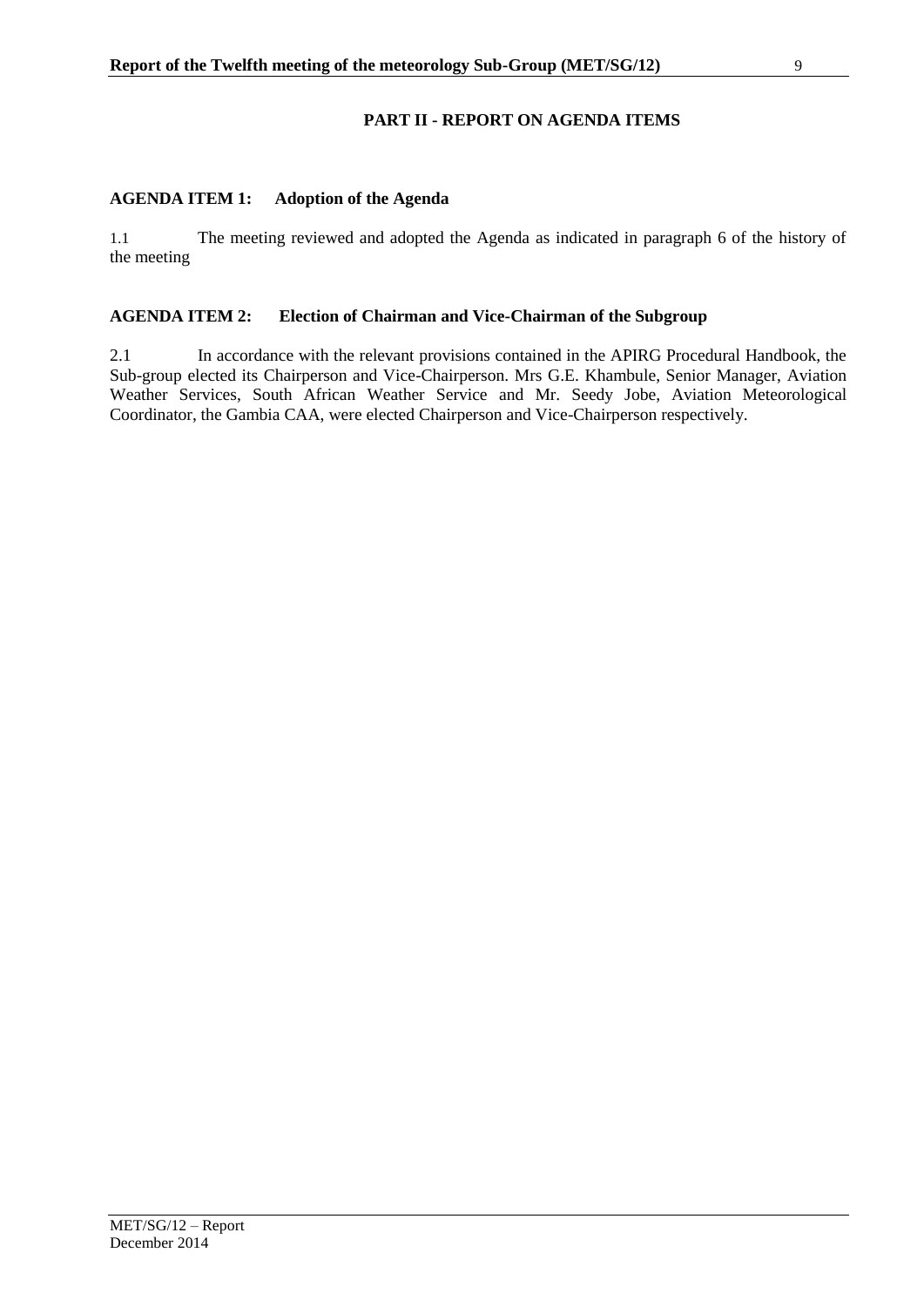<span id="page-10-0"></span>3.1 The MET/SG meeting recalled that the 19<sup>th</sup> AFI Planning and Implementation Regional Group (APIRG/19) meeting held in Dakar, Senegal, formulated decision 19/48 which, amongst others, requesting APIRG Secretariat to develop a revised structure of the APIRG which would take into account best practices/benchmarking, the need for synergies between similar and complementary activities and establishing regional targets and priorities.

3.2 The MET/SG meeting noted that the APIRG extraordinary (APIRG/EO) meeting was held in Lusaka, Zambia from 10 to 11, 2014 with the objective of reviewing proposals developed by the Secretariat for the structural transformations of APIRG to improve effectiveness of regional implementation projects which, in turn, are based on the Aviation System Block Upgrades (ASBU) methodology.

3.3 The MET/SG meeting further noted that the APIRG/EO meeting adopted the proposal that the structure of APIRG be reorganized into four subsidiary bodies based on the four Performance Improvement Areas (PIAs) of the ASBU methodology. Having adopted a project management approach, APIRG/EO agreed that there would be no "standing" structural bodies below the sub-groups. However, 'Projects' would be identified by the Sub-Groups and be executed by 'Teams' of experts and champions reporting to the Sub-Groups. The MET/SG meeting further noted that APIRG/EO adopted Decision EO/01 reproduced hereunder:

## "*DECISION EO/01: REORGANIZATION OF APIRG:-*

# *That:*

*a) the new organizational structure of APIRG comprising:* 

- *1) one Projects Coordination Committee (APCC)*
- *2) one Airspace and Aerodrome Operations Sub-Group (AAO/SG),*
- *3) one Infrastructure and Information Management Sub-Group (IIM/SG), and*
- *4) one Traffic Forecasting Group (TFG),*

*as described in Appendices B, C, D, E, and F to this report, is adopted and will become effective following the next APIRG meeting.;* 

- *b) the preliminary terms of reference of the APCC provided at Appendix D to this report are to be reviewed and finalized at the next APIRG meeting; and*
- *c) projects be identified from ASBU modules and regional performance objectives adopted by APIRG, to be carried out by teams of experts provided by States and concerned international organizations."*

3.4 The Sub-group noted that the APIRG/EO meeting had set plan to transit it from its current form to the new structure and working methods, taking into consideration the need for continuity in its functions. In this regards, APIRG/EO adopted Decision EO/03 on the transition to new APIRG organization, reproduced below:

## *"DECISION EO/03: TRANSITION TO NEW APIRG ORGANIZATION*

*That the Secretariat and APIRG contributory bodies:* 

- *a) continue to implement the work programmes as previously endorsed by the Group; and,*
- *b) carry out necessary action to facilitate the operationalization of the new organizational structure and working methods of the APIRG, including reformulation of existing activities that continue to have relevance, into the projects management formats, to be presented for endorsement by the next meeting of the Group."*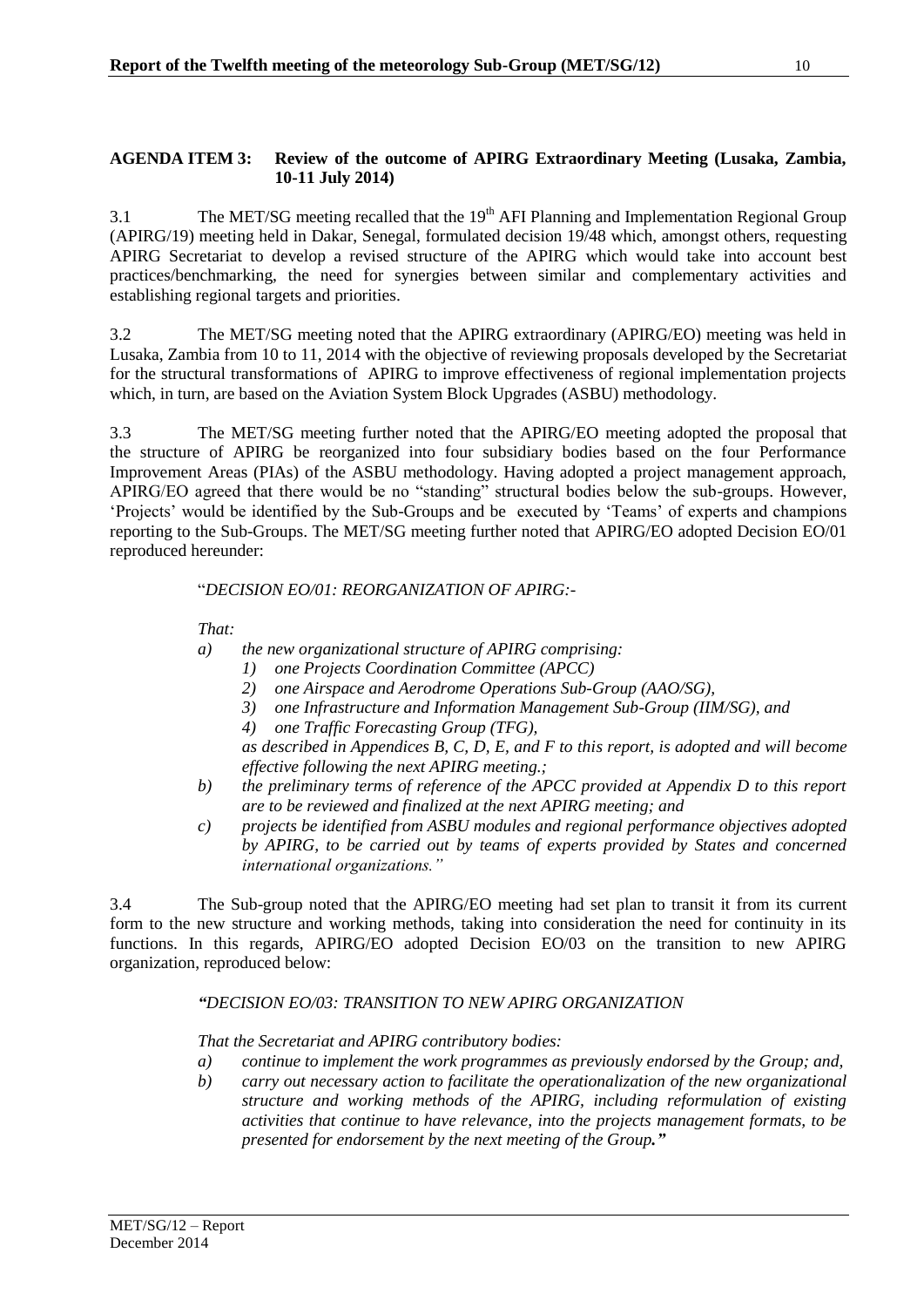#### <span id="page-11-0"></span>**AGENDA ITEM 4: Review of the Outcome of the 2014 Meteorology Divisional Meeting (Montréal, Canada, 7 – 18 July 2014)**

4.1 The Meteorology (MET) Divisional Meeting of 2014 (MET/14), was conjointly held with the 15th Session of the World Meteorological Organization (WMO) Commission for Aeronautical Meteorology (CAeM) at the Headquarters of the International Civil Aviation Organization (ICAO) in Montreal, 7 to 18 July 2014. The MET/14 was attended by 308 participants from 95 States and 7 international organizations (the Agency for Air Navigation Safety in Africa and Madagascar (ASECNA), the Civil Air Navigation Services Organisation (CANSO), the European Union (EU), the European Organisation for the Safety of Air Navigation (EUROCONTROL), the International Air Transport Association (IATA), the International Federation of Air Line Pilots' Associations (IFALPA), and the WMO).

- 4.2 In this regard, the MET/SG meeting was informed that the MET/14 meeting:
	- a) was apprised of the fourth edition of ICAO's Global Air Navigation Plan (GANP) (Doc 9750) endorsed by the 38th Session of the ICAO Assembly in 2013. The edition includes the aviation system block upgrade (ASBU) methodology intended to develop a set of air traffic management (ATM) solutions or upgrades, taking advantage of existing equipage, establishing a transition plan, and enabling global interoperability;
	- b) recommended the updating of the GANP and ASBU methodology to reflect interdependencies with other modules including those related to the system wide management (SWIM) and including a B2-AMET module in the Block 2 timeframe;
	- c) agreed to develop, in support of ASBU methodology, the world area forecast system (WAFS) during the 2013 to 2028 timeframe focused around a set of principles including the implementation of improved turbulence and icing algorithms and other forecast improvements, the use of forecast ensembles and the integration of WAFS information into the SWIM environment;
	- d) recommended that an appropriate ICAO expert group be tasked to further develop the aeronautical fixed service (AFS) satellite distribution system for information relating to air navigation (SADIS), and the Secure SADIS FTP and WAFS Internet File Service (WIFS) Internet-based services in a manner consistent with the GANP to ensure that their operation continue to meet user expectations;
	- e) recommended, in deciding that SADIS 2G should not be extended beyond 2019, that an appropriate expert group should undertake formal testing of the exchange of global OPMET information and WAFS forecasts on the ATS message handling system (AMHS);
	- f) tasked an appropriate expert group to further develop SADIS Secure SADIS FTP; this would insure user expectations are met even after the termination of SADIS 2G service;
	- g) agreed that, for IAVW to evolve in line with the GANP, an appropriate ICAO group, in coordination with WMO, be tasked to develop necessary requirements;
	- h) agreed for ICAO to work towards developing initial provision for information concerning space weather for inclusion in Amendment 78 to Annex 3;
	- i) recommended that, to further develop provisions consistent with the evolving GANP in the context of the dissemination of information on the release of radioactive material into the atmosphere, an appropriate ICAO expert group, in close coordination with WMO, be tasked;
	- j) agreed that, in view of the long-standing SIGMET implementation deficiencies in some States, there was an urgent need for the establishment of regional hazardous weather advisory centres (RHWACs) which will assist meteorological watch offices (MWOs) with the issuance of SIGMET information for select hazardous meteorological conditions; consequently, the MET/14 recommended that a regional hazardous weather advisory framework be implemented expeditiously and requested that an appropriate ICAO expert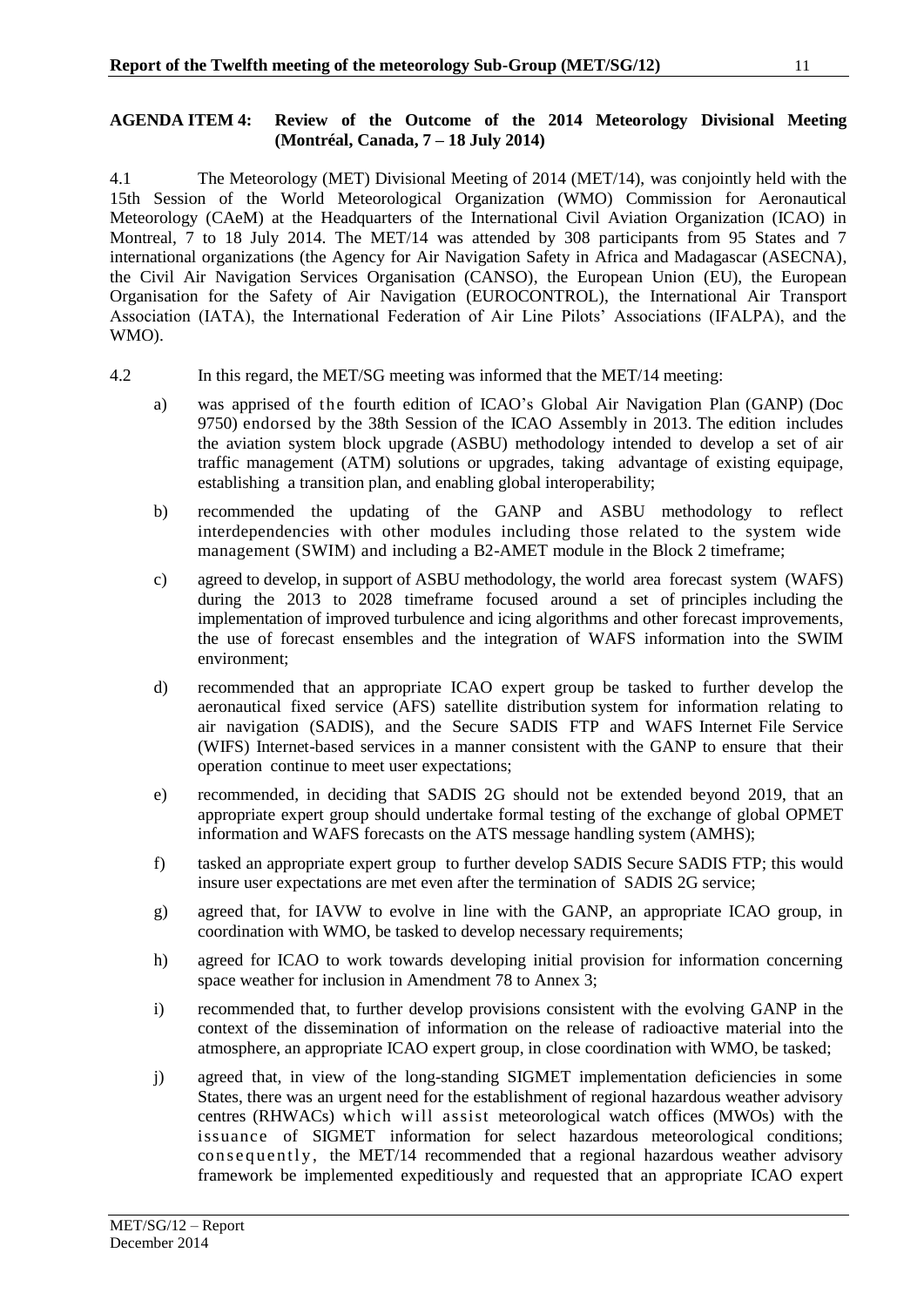group, in close coordination with WMO, be tasked to develop a regional advisory system for selected en-route hazardous meteorological conditions especially in those States where notable SIGMET-related deficiencies persist;

- k) recommended to ICAO, in close coordination with WMO, be tasked to include meteorological service for terminal area and other relevant operational requirements in Block 1 and subsequent blocks of the ASBU methodology, to highlight potential related impacts on air traffic flow in consideration of air traffic control and ATM;
- l) recommended that, to support the implementation by 2028 of module B3-AMET of the ASBU methodology, an appropriate ICAO expert group be tasked, in close coordination with WMO, to undertake advanced planning, in the 2015 to 2020 timeframe, of the technological requirements and aeronautical meteorological service capabilities needed;
- m) recommended the development of provisions for aeronautical meteorological information services in the context of collaborative decision making (CDM) and common situational awareness, to support transition to a more collaborative operating environment and increased automation; additionally, it was recommended that ICAO and WMO should ensure that human factors considerations remain integral to aeronautical meteorological service provision during the transition;
- n) recommended that, to support trajectory based operations (TBO), an appropriate ICAO expert group (or groups), in close coordination with WMO, finalize a draft concept of operations and roadmap concerning aeronautical meteorological information integration for TBO and establish further ATM requirements and aeronautical meteorological service capabilities,;
- o) recommended that ICAO, through an appropriate expert group and in close coordination with WMO, develop provisions to enable the inclusion of aeronautical meteorological information in the future SWIM environment consistent with the GANP based on given milestones and guided by an appropriate roadmap, to support the integration of meteorological information into a future SWIM environment, and to allow the ATM system to develop alongside the expectations of the GANP;
- p) recommended that ICAO, through an appropriate expert group and in close coordination with WMO, to include consideration of a number of issues including the identification and recognition of approved data sources, cost recovery and the scalability of data requirements, to ensure that the meteorology-related developments within the SWIM environment are fully aligned with the mandates of both ICAO and WMO;
- q) recommended that ICAO and WMO undertake a thorough review of the Working Arrangements between ICAO and WMO (*Working Arrangements between the International Civil Aviation Organization and the World Meteorological Organization* (Doc 7475), in order to ensure that they appropriately reflect the respective mandates, governance structures and modes of operation of the two organizations;
- r) recommended that ICAO, in coordination with WMO, further clarifies the notion of meteorological authority, through appropriate amendments to ICAO provisions and supporting guidance material. in order to clarify the use of the terms "Contracting State" and "Meteorological Authority" in certain provisions of Annex 3/Technical Regulations [C.3.1] and in related guidance material;
- s) recommended ICAO to urge States to ensure that the personnel performing safety oversight functions of the aeronautical meteorological service are adequately qualified and competent, thus meeting the requirements of Annex 19, and to develop appropriate guidance material to assist States with regard to the oversight of aeronautical meteorological service provision; in this regard, the MET/SG meeting formulated the following draft conclusion.

**Draft Conclusion 12/01: Qualification of personnel performing safety oversight functions of the aeronautical meteorological service**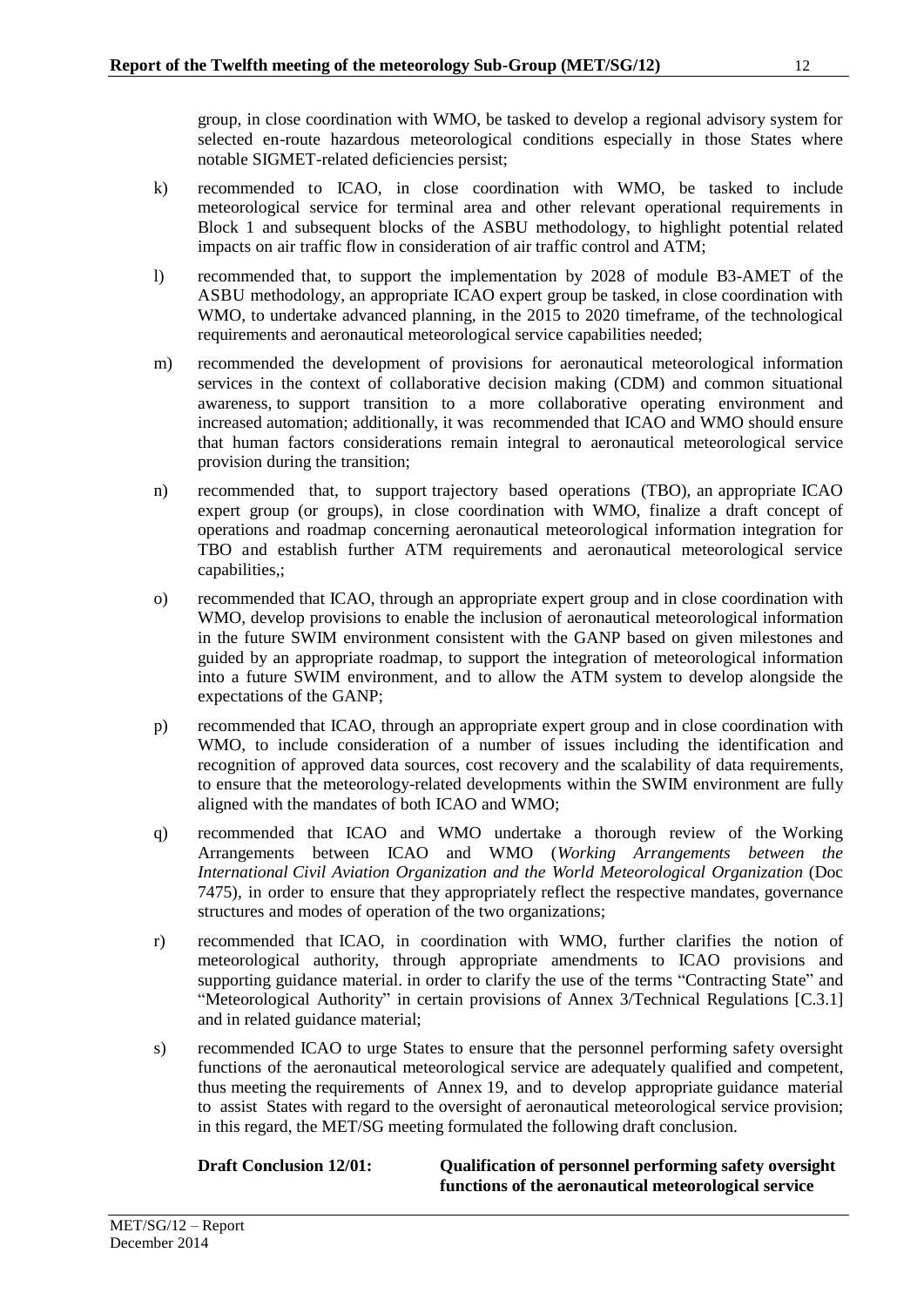**That, in accordance with recommendation 4/3 of the MET/4 meeting and to the related ICAO State Letter, personnel performing safety oversight functions of the aeronautical meteorological service in the AFI region, is adequately qualified and competent as stipulated in Annex 19 to the Chicago convention.**

- t) recommended that ICAO and WMO undertake a review and, as necessary, update guidance material on the costs recovery of aeronautical meteorological service provision, to strengthen guidance on cost recovery, particularly in those States with complex airspace arrangements;
- u) tasked WMO, in coordination with ICAO, to undertake steps through the implementation of a competency framework based on quality management system principles and supported by relevant training material, to ensure that the competency and underpinning training of aeronautical meteorological personnel is sufficient to adapt to new working practices;
- v) recommended that ICAO, in close coordination with WMO, consider the development of provisions concerning the required level of English language proficiency of aeronautical meteorological personnel, to mitigate the risk of critical misunderstandings caused by language problems that may, have flight safety implications downstream;
- w) recommended that ICAO and WMO remind States/Members of their obligations in respect of the provision and use of aeronautical meteorological information for aeronautical purposes only, taking into account existing ICAO provisions and WMO Resolution 40, and appreciating that the cost for the provision of aeronautical meteorological service was entirely recoverable from aviation;
- x) formulated a draft Amendment 77 to Annex 3/Technical Regulations [C.3.1] and consequential amendments to Annex 11, PANS-ABC and PANS-ATM, taking into account the discussions under Agenda Items 1 to 5; and
- y) recommended that ICAO, in coordination with WMO, undertake a restructuring of Annex 3/ Technical Regulations [C3.1] and the development of a *Procedures for Air Navigation Services — Meteorology* (PANS-MET, Doc xxxx); this restructure would be done as part of Amendment 78 to Annex 3, in view of the need for a clear distinction between functional and performance requirements and the elaboration of those requirements through technical specifications.

4.3 To allow a greater involvement of the AFI region in the activities of future expert groups proposed by the MET/14, the MET/SG meeting formulated the following draft Conclusion:

## **Draft Conclusion 12/02 Participation in the activities of the future Expert Group on the implementation of MET related SWIM Activities**

**That, AFI States be encouraged to participate in the activities of the future Expert Group on the implementation of the system wide information management** (**SWIM) in the MET field.**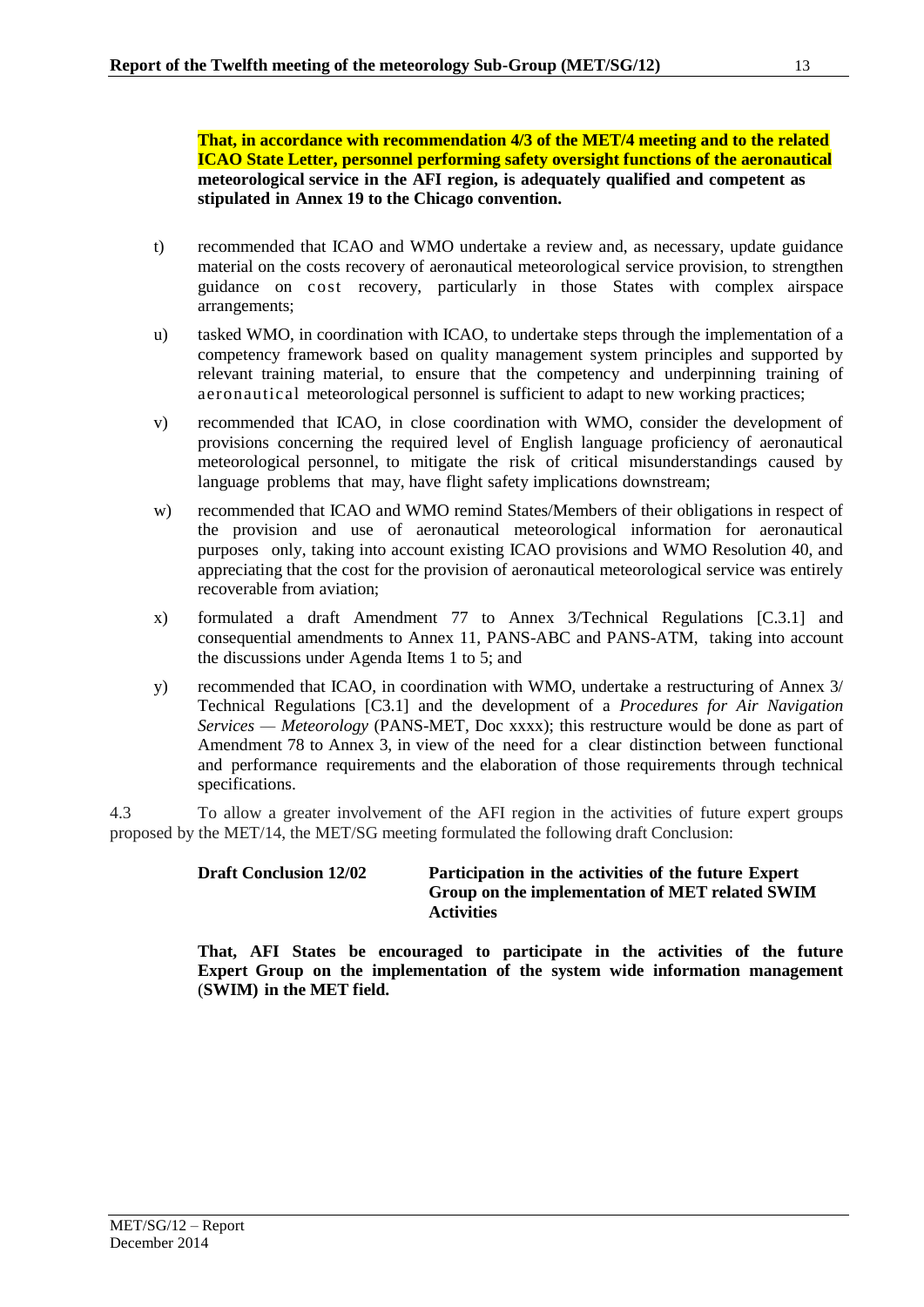#### <span id="page-14-0"></span>**AGENDA ITEM 5: Status of implementation of the work programmes of the APIRG MET Subgroup (MET/SG), AFI OPMET Management Task Force (AFI MTF) and ATM-MET/TF as assigned by APIRG**

5.1 The MET/SG meeting recalled that Decision EO/03 of APIRG Extraordinary meeting (APIRG/EO) called for the APIRG contributory bodies including the MET/SG to "*continue to implement the work programmes as previously endorsed by APIRG; and carry out necessary action to facilitate the operationalization of the new organizational structure and working methods of the APIRG, including reformulation of existing activities that continue to have relevance, into the projects management formats, to be presented for endorsement by the next meeting of the Group*." In this regard, the Sub-group reviewed the status of implementation of the work programmes of the MET/SG and associated Task Forces including:

- $\checkmark$  the status of implementation of the AFI OPMET Management Task Force (MTF) work Programme,
- $\checkmark$  the status of implementation of the tasks and Terms of reference of the Air Traffic Management and Meteorology Task Force (ATM/MET/TF);
- $\checkmark$  Summary of recent and forthcoming developments to the WAFS and SADIS;
- $\checkmark$  air navigation deficiencies in the MET field;
- $\checkmark$  the status of implementation of APIRG/19 Decisions and Conclusions related to MET; and
- $\checkmark$  the status of implementation of the Meteorological Sub-Group (MET/SG) work programme.

# *Review of the status of implementation of the MTF work programme*

5.2 In reviewing the status of implementation of the AFI OPMET Management Task Force (MTF) work programme, the MET/SG recalled that the MTF was established by the APIRG/16 meeting through Decision 16/54. The meeting further recalled that the work programme of the MTF was updated by the MET/SG/11 meeting through Decision 11/10.

5.3 The MET/SG further recalled that the MTF held its fifth meeting (MTF/5) in Nairobi from 4 to 5 July 2013 and formulated four decisions provided in the final report of the MTF/5. The report is available at the ICAO website at [http://www.icao.int/ESAF/Pages/APIRG-SG-AFI-OPMET-](http://www.icao.int/ESAF/Pages/APIRG-SG-AFI-OPMET-5th(APIRG).aspx)[5th\(APIRG\).aspx.](http://www.icao.int/ESAF/Pages/APIRG-SG-AFI-OPMET-5th(APIRG).aspx) The MET/SG reviewed and updated the status of implementation of the MTF/5 Decisions listed in **Appendix 5A** to this report.

5.4 Based on the status of implementation of the MTF/5 Decisions, the MET/SG reviewed and updated the status of implementation of the MTF work programme given in **Appendix 5B** to this report, to be considered in updating the MET/SG work programme. In this regard, the MET/SG formulated the following Decision:

# **Decision 12/03: Status of Implementation of the MTF Work Programme**

**That, the information given in Appendix 5B to this report, is endorsed as the Status of Implementation of the work programme of the AFI OPMET Management Task Force (MTF) to be considered in updating the MET/SG work programme.**

*Review of the status of implementation of the tasks and TORs of the ATM/MET/TF*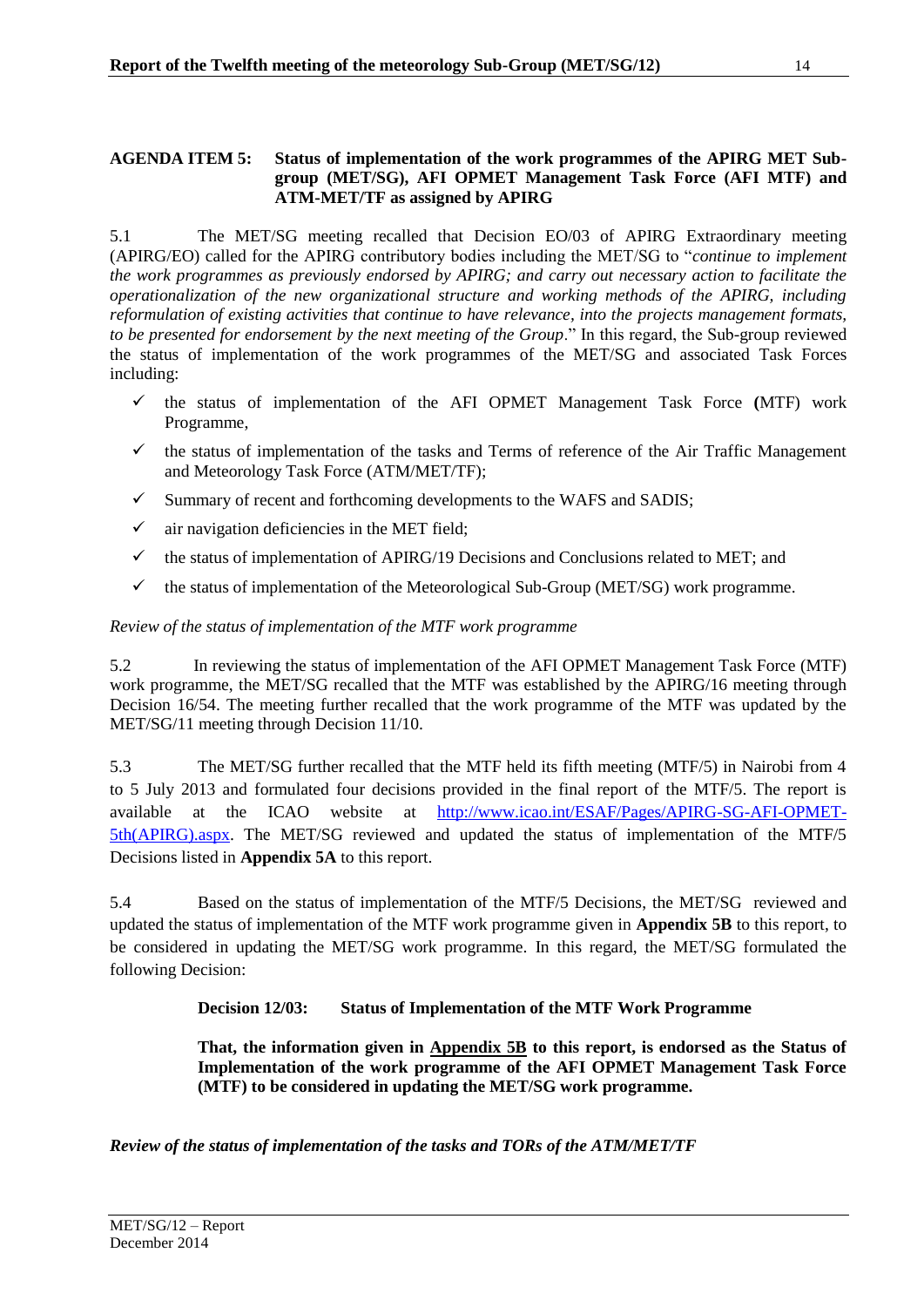5.5 The MET/SG recalled that Conclusion 18/13 of APIRG/18 meeting established the AFI Air Traffic Management and Meteorology Task Force (AFI ATM/MET/TF) with initial TORs and work programme. The MET/SG noted that the AFI ATM/MET/TF held its first meeting in Nairobi, Kenya, from 10 to 11 June 2013 and submitted an amendment of its TORs and work programme to the MET and ATM/AIM/SAR Sub-groups. The MET/SG was informed that the amendment proposal submitted by ATM/AIM/SAR SG to APIRG was endorsed by APIRG through Conclusion 19/20 of the APIRG/19 meeting.

5.6 The MET/SG meeting noted that during the first meeting of the ATM/MET/TF (June 2013, Nairobi), four decisions were formulated, the final report of which is available at the following ICAO website [http://www.icao.int/WACAF/Pages/AFI-PLANNING-AND-IMPLEMENTATION-REGIONAL-](http://www.icao.int/WACAF/Pages/AFI-PLANNING-AND-IMPLEMENTATION-REGIONAL-GROUP-(APIRG).aspx)[GROUP-\(APIRG\).aspx.](http://www.icao.int/WACAF/Pages/AFI-PLANNING-AND-IMPLEMENTATION-REGIONAL-GROUP-(APIRG).aspx) The MET/SG meeting reviewed and updated the status of implementation of the ATM/MET/TF/1 Decisions listed in **Appendix 5A** to this report.

5.7 On the basis of the said status of implementation of the ATM/MET/TF/1 Decisions, the MET/SG reviewed and updated the status of implementation of the ATM/MET/TF work programme given in **Appendix 5C** to this report. **T**he MET/SG therefore, formulated the following Decision:

# **Decision 12/04: Status of Implementation of the ATM/MET/TF Work Programme**

#### **That, the information given in Appendix 5C to this report, is endorsed as the Status of Implementation of the work programme of the AFI Air Traffic Management and Meteorology Task Force (AFI ATM/MET/TF) to be considered in updating the MET/SG work programme.**

## *Summary of recent and forthcoming developments to the SADIS*

5.8 The SADIS Provider State (UK), presented the MET/SG meeting with developments to the SADIS since the MET/SG/11 meeting (8-10 July 2013, Nairobi, Kenya). The Sub-group noted that the Satellite Distribution System Operations Group (SADISOPSG) held its 19<sup>th</sup> meeting from 27 to 29 May 2014 the report of which is available at the SADISOPSG website: [http://www.icao.int/safety/meteorology/sadisopsg/Pages/default.aspx.](http://www.icao.int/safety/meteorology/sadisopsg/Pages/default.aspx)

5.9 The MET/SG noted that the Meteorological Divisional Meeting in July 2014 (MET/14) recommended that the SADIS 2G service be extended beyond 2015, but not beyond November 2019. The MET/SG further noted that, following a later development, the satellite currently used for SADIS 2G would be replaced in 2016 and would therefore not be capable of providing the current downlink parameters (frequency) used by SADIS 2G beyond July 2016. As such, the SADIS community would be required to decide if resources should be focused on migration of existing SADIS 2G users to Secure SADIS FTP by that date; or if work should be undertaken to migrate to new satellite downlink frequencies. The MET/SG meeting was informed that the ICAO regional offices in Dakar and Nairobi had forwarded SADIS Memo 97 [\(http://www.icao.int/safety/meteorology/sadisopsg/Memos/Memo-97.pdf\)](http://www.icao.int/safety/meteorology/sadisopsg/Memos/Memo-97.pdf), related to this matter, to AFI SADISOPSG Members (Côte d'Ivoire, Kenya, Senegal, South Africa and ASECNA) on 17 November 2014. The MET/SG reviewed the Memo and its attachments, and suggested to the AFI SADISOPSG Member States to respond to the above mentioned Memo before 5 December 2014.

5.10 The MET/SG noted that following the removal of WAFS Upper Air Forecasts in WMO GRIB Edition 1 code form from the WAFS portfolio, this dataset ceased to be made available via SADIS with effect from 14<sup>th</sup> November 2013. The MET/SG agreed that any user who is still unable to obtain and/or visualize WAFS Upper Air Forecasts in WMO GRIB Edition 2 code form, should contact the provider of their SADIS Workstation/Software as per Conclusion 18/40 of APIRG/18 meeting.

5.11 The MET/SG meeting further noted that WAFS Upper Air Forecasts for cumulonimbus (CB) cloud, icing and turbulence commenced distribution over  $SADIS$  2G on  $14<sup>th</sup>$  November 2013. In this regard, the MET/SG suggested that SADIS Users should contact their SADIS Workstation software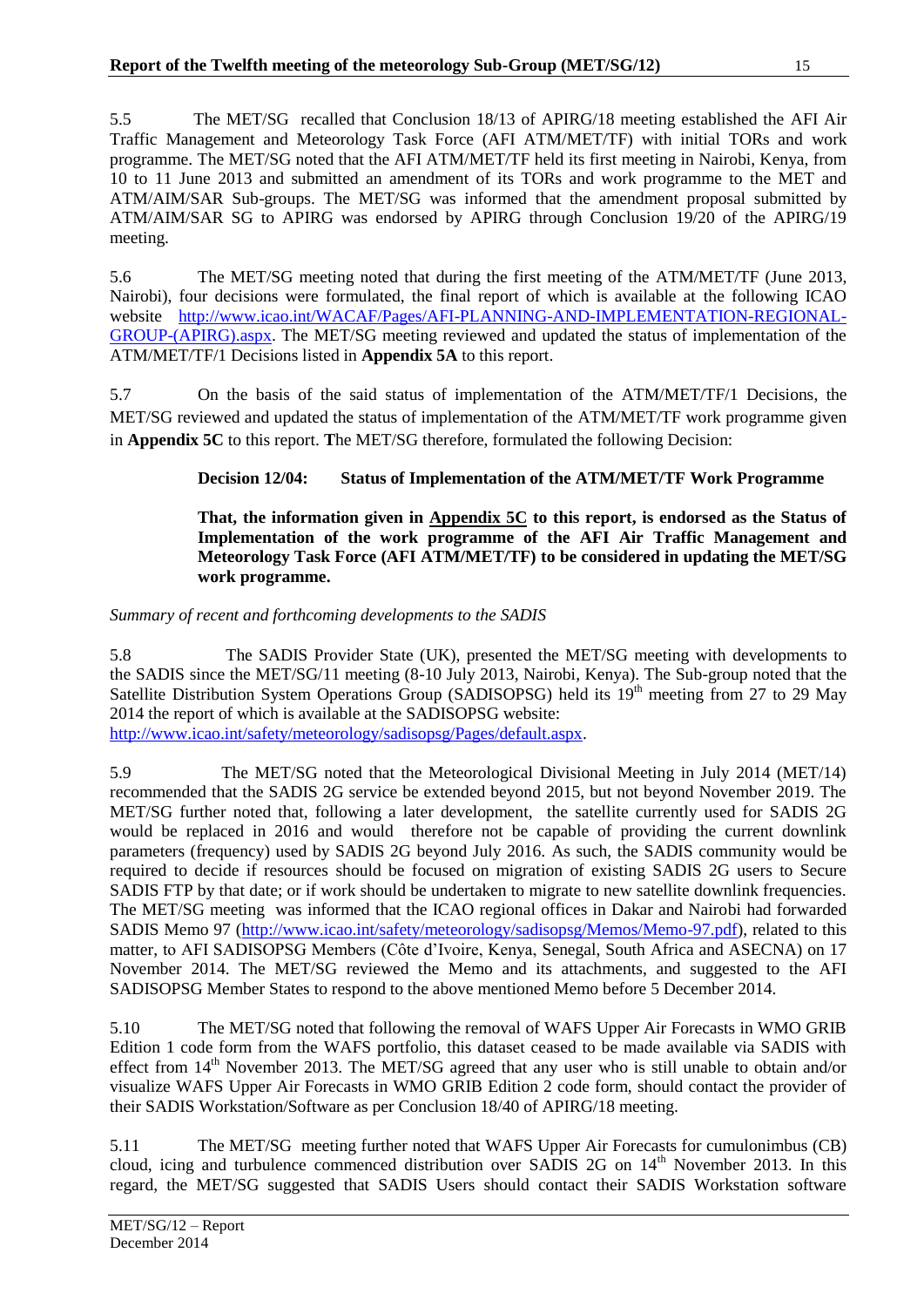providers to ensure that the data can be accessed in accordance with Conclusion 18/40, item b) of APIRG/18 meeting.

5.12 The Sub-group meeting was made aware that WAFS Upper Air Forecasts for cumulonimbus (CB) cloud, icing and turbulence were made available in folders that no longer indicated that they were trial products, effective from 14<sup>th</sup> November 2013. The MET/SG noted that effective from 12 March 2014, both WAFCs were able to bring forward the availability of the GRIB2 cumulonimbus, icing and turbulence data, and that was routinely available by T+4:35 on Secure SADIS FTP, and by T+5:00 on SADIS 2G.

5.13 The MET/SG further noted that WAFS Upper Air data for FL410 was made available on SADIS 2G and Secure SADIS FTP as from  $14<sup>th</sup>$  November 2013. In this regard, the Sub-group urged SADIS Users to contact their SADIS Workstation software providers to ensure that the data was accessible.

5.14 The Sub-group noted that in accordance with WAFSOPSG/8 Conclusion 8/7, the SADISOPSG had endorsed a proposal by the SADIS Provider to implement additional files/folders to provide traditional alphanumeric OPMET data at one (1) minute intervals, to be implemented with effect from 29 October 2014.

5.15 The MET/SG meeting noted that the current SADIS Gateway infrastructure (known as CoreMet) was almost obsolete and a mid-life upgrade project was being implemented to ensure its continued resilience and availability, as well as introducing greater capability. In this regard, the SADISOPSG/19 meeting endorsed the costs attributable to SADIS amounting to GBP 187,110.27 capitalized over a period of 5 years.

5.16 The Sub-group noted with appreciation that access to Internet based services (Secure SADIS FTP/WIFS) was implemented by the WAFC provider States. In this regard, the MET/SG meeting encouraged SADIS Users in the AFI region to apply for WIFS accounts for the backup/contingency in the rare event of a failure of SADIS. Details were available on the SADISOPSG Website [http://www.icao.int/safety/meteorology/sadisopsg/SADIS%20User%20Guide/Obtaining%20access%20to](http://www.icao.int/safety/meteorology/sadisopsg/SADIS%20User%20Guide/Obtaining%20access%20to%20WIFS%20as%20a%20backup%20to%20SADIS%20FTP.pdf) [%20WIFS%20as%20a%20backup%20to%20SADIS%20FTP.pdf.](http://www.icao.int/safety/meteorology/sadisopsg/SADIS%20User%20Guide/Obtaining%20access%20to%20WIFS%20as%20a%20backup%20to%20SADIS%20FTP.pdf) To encourage SADIS Users in the AFI region to establish and regularly test their backup accounts, the meeting agreed to take action on this regard.

## *Summary of recent and forthcoming developments to the WAFS*

5.17 The WAFC London Provider State (UK) presented the MET/SG meeting with developments to the WAFS since the MET/SG/11 meeting (8-10 July 2013, Nairobi, Kenya). The Subgroup noted that the World Area Forecast Operations Group (WAFSOPSG) held its  $8<sup>th</sup>$  meeting from 2 to 5 September 2013 the report of which is available through the following link: <http://www.icao.int/safety/meteorology/WAFSOPSG/Pages/default.aspx>

5.18 The MET/SG noted that the WAFCs had produced a training module regarding the use of WAFS gridded CB, icing and turbulence forecasts. This guidance was provided via the internet with an English language voiceover. In addition, ICAO had provided PDF versions of the training module with the text translated into the following languages: Arabic, Chinese, English, French, Russian and Spanish. The training module and the related PDFs are supplemental to the existing guidance material ['Guidance on the](http://www.icao.int/safety/meteorology/WAFSOPSG/Guidance%20Material/Guidance%20on%20the%20Harmonized%20WAFS%20Grids%20for%20Cumulonimbus%20Cloud,%20Icing%20and%20Turbulence%20Forecasts%20-%2011%20September%202012.pdf)  [Harmonized WAFS Grids for Cumulonimbus Cloud, Icing and Turbulence Forecasts'](http://www.icao.int/safety/meteorology/WAFSOPSG/Guidance%20Material/Guidance%20on%20the%20Harmonized%20WAFS%20Grids%20for%20Cumulonimbus%20Cloud,%20Icing%20and%20Turbulence%20Forecasts%20-%2011%20September%202012.pdf) which is available at: [http://www.icao.int/safety/meteorology/WAFSOPSG/Pages/GuidanceMaterial.aspx.](http://www.icao.int/safety/meteorology/WAFSOPSG/Pages/GuidanceMaterial.aspx)

5.19 In this regard, the MET/SG meeting noted with appreciation that, in response to Conclusion 16/49 of APIRG 16 meeting, a training workshop on this guidance, was provided by ICAO regional office, Dakar, with advice from the WAFC London, to French speaking AFI States from 21 to 23 April 2014, in Niamey, under the kind invitation of the Republic of Niger.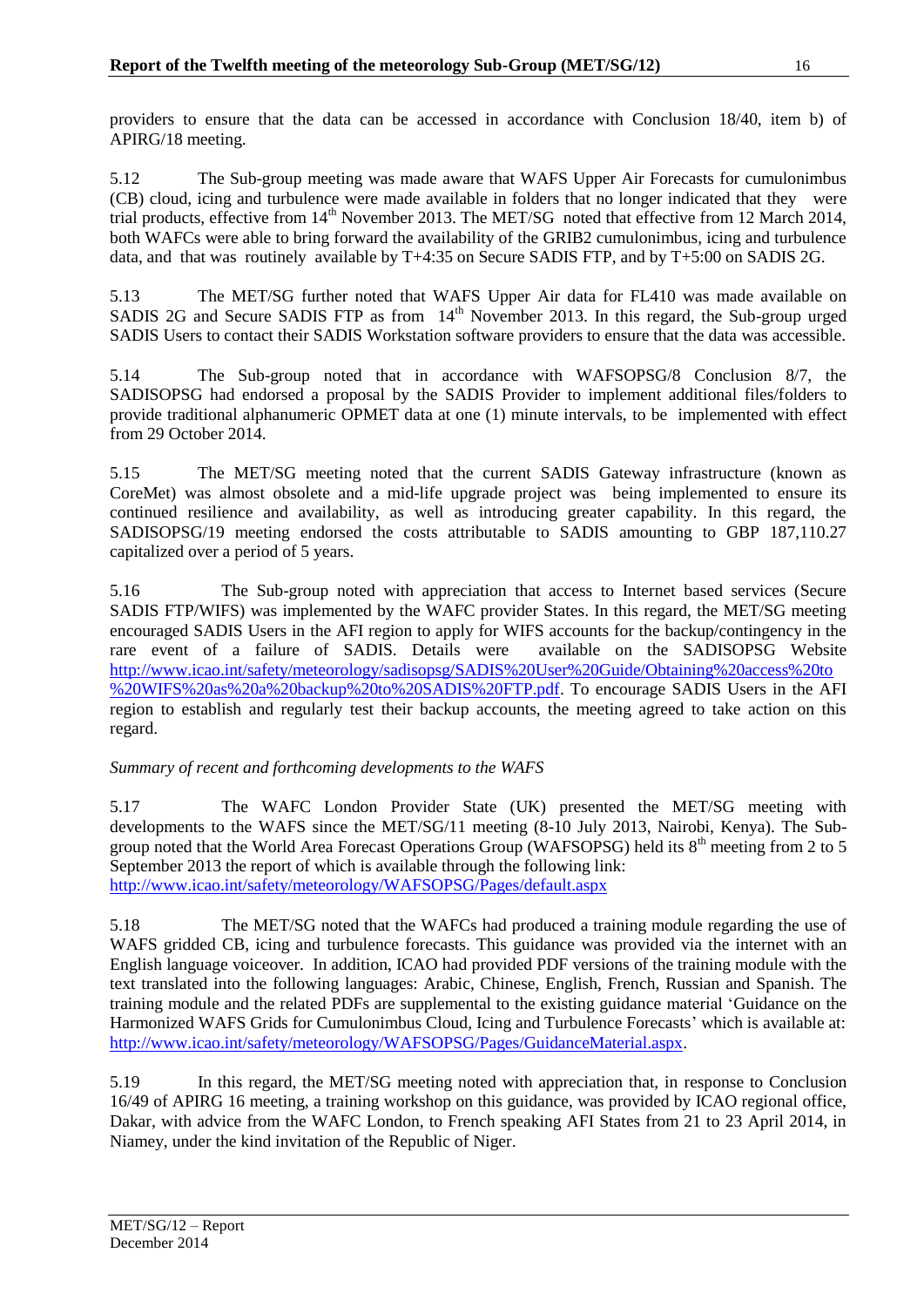5.20 The MET/SG meeting noted that WAFC London had made available (from 8<sup>th</sup> July 2014) verification data for WAFS GRIB2 CAT and CB. The information can be obtained from the "WAFC London Performance Indicators" webpage: [http://www.metoffice.gov.uk/aviation/responsibilities/icao.](http://www.metoffice.gov.uk/aviation/responsibilities/icao) The meeting was advised that the verification data should be used in conjunction with the guidance material mentioned above. The MET/SG meeting encouraged AFI States to obtain verification of WAFS data. The meeting then, agreed to take action on this regard.

5.21 The MET/SG meeting noted that WAFC Provider would continue to issue SIGWX forecasts in BUFR format using BUFR Edition 3and that there were no current plans to migrate to BUFR Edition 4.

5.22 With regard to the recent and forthcoming developments to the SADIS and WAFS summarized above, the MET/SG meeting formulated the following draft Conclusion:

#### **Draft Conclusion 12/05: Action by AFI States to prepare for recent SADIS and WAFS developments**

**That,** 

**a)AFI States are encouraged to regularly obtained information on the verification of WAFC London GRIB2 CAT and CB forecast data;**

**b)SADIS Users in the AFI region,** 

- **1) To contact their SADIS Workstation software provider to seek information regarding future updates and to take advantage of the enhancements including the provision of traditional alphanumeric OPMET data at 1 minute intervals**
- **2) are encouraged to establish and regularly test backup accounts with the alternative provider to be used in the event that their normal service in accordance with the AFI ANP, is not available.**

*Air navigation deficiencies in the MET field*

5.23 The MET/SG meeting recalled that the list of deficiencies in the MET field had been reviewed and updated based on the uniform methodology approved by the ICAO Council for identification, assessing, tracking and reporting of deficiencies of air navigation systems. In analysing the updated list of deficiencies in the MET field, the MET/SG meeting observed the following:

- a) The deficiencies in the MET field, were identified in only 24 States visited;
- b) Lack of certified **QMS** in 23 States/24 (Angola, Burundi, Cape Verde, Chad, Cameroon, Congo, Djibouti, Gambia, Ghana, Guinea, Guinea Bissau, Lesotho, Liberia, Mauritania, Niger, DRC, Sao Tome and Principe, Senegal, Sierra Leone, Somalia, Togo and Zambia);
- c) Lack of use of quality WAFS products (no **SADIS** station) in 5 States/24 (Djibouti, Liberia, Nigeria (Kano), Sao Tome and Principe and Sierra Leone;
- d) Lack of issuance of aerodrome forecasts (**TAF**) in 3 States/24 (Angola, Burundi and Sao Tomé and Principe;
- e) Lack of issuance of aerodrome warnings (**AD WRND**) in 4 States/24 (Djibouti (Djibouti), Guinea (Conakry), DRC (Kinshasa) and Sao Tome and Principe (Sao Tome);
- f) Lack of issuance of wind shear warnings and alerts (**WS WRND**) while experienced by aircrafts in 4 States/24 (Djibouti (Djibouti), Guinea (Conakry), DRC (Kinshasa) and Sao Tome and Principe (Sao Tome).

5.24 The meeting was apprised on developments with regard to implementation of QMS for MET service (QMS/MET) and was pleased to note that aerodromes of 17 ASECNA Member States under the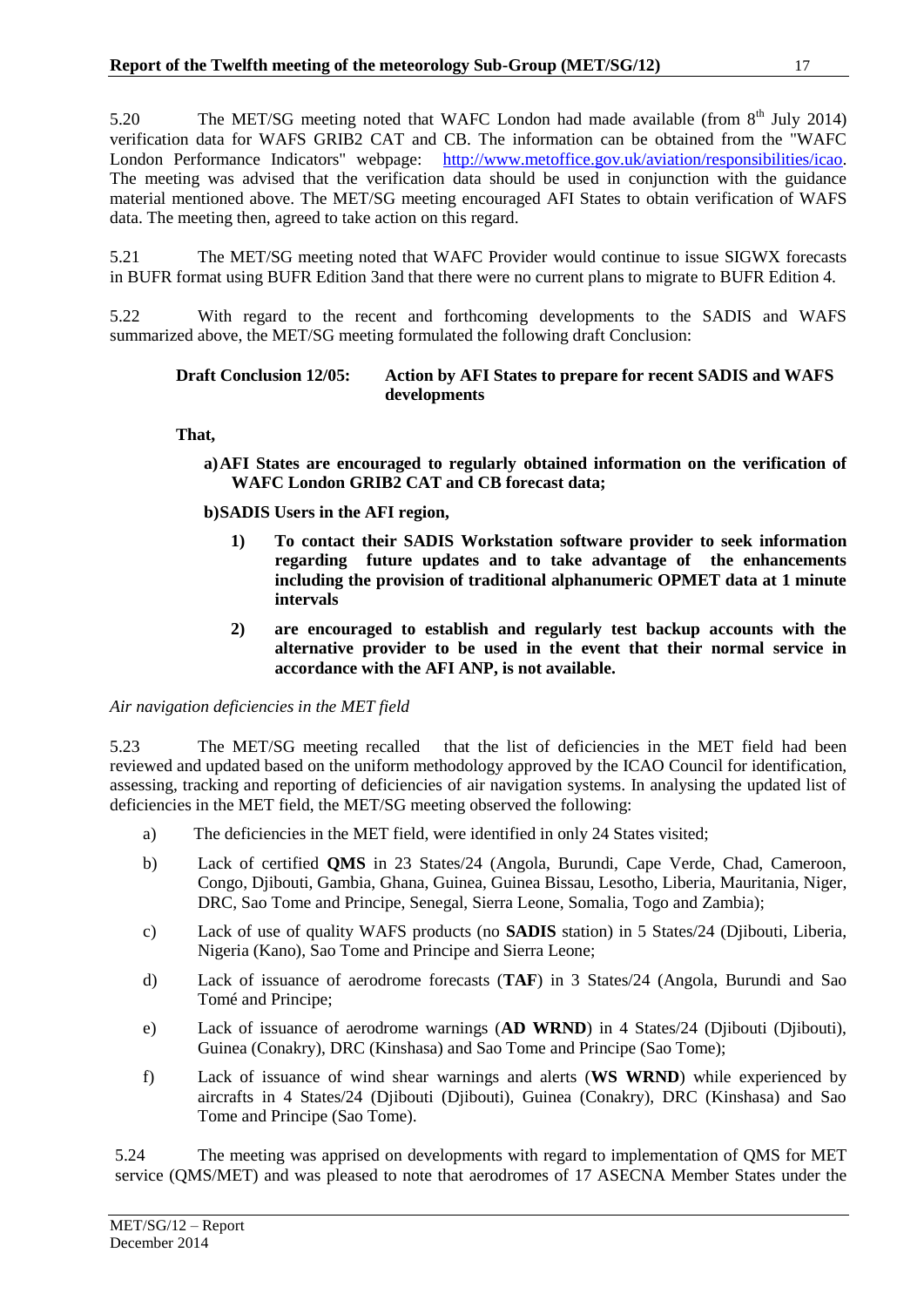Agency's responsibility including that of the States listed under item b) above had been certified. Regarding issuance of TAF, Dakar RODB informed the meeting that TAF were being received from the States listed under item d) above. The MET/SG meeting then agreed that ASECNA and the concerned States should confirm the QMS certification and issuance of TAF respectively through letters to ICAO to enable updating the list of deficiencies accordingly.

5.25 In addition, the Sub-group meeting noted the following MET deficiencies collected from other sources:

- a) Lack of issuance of **SIGMET:** 6 MWOs/28 have never issued any SIGMET during AFI SIGMET Tests: (Angola (Luanda), Ethiopia (Addis Ababa), Namibia (Windhoek), Tanzania (Dar Es Salaam), Zambia (Lusaka) and Zimbabwe (Harare) – *Source: 2013 SIGMET TEST report*);
- b) AFI Meteorological Bulletins Exchange (**AMBEX**) scheme not fully implemented (Availability of AFI METAR and TAF at Dakar RODB during 3ird quarter of 2014): TAF – 79,51% (ESAF – 76,13% and WACAF – 82,88%), METAR – 51,66% (ESAF -48,05% and WACAF – 55,27%); *source: DAKAR RODB OPMET monitoring on 30 September 2014*);
- c) **ATIS** not implemented: 0/17 (Angola, Cameroon, Congo, Côte d'Ivoire, Gabon, Ghana, Guinea, Kenya, Madagascar, Nigeria, Uganda, Senegal, Tanzania, Zambia and Zimbabwe); *Source: AFI ANP Table AOP/1)*
- d) Lack of implementation of **HF VOLMET**: 0/2 (Congo and Madagascar). *Source: AFI ANP Table ATS/2.*

5.26 Regarding item b) above, the meeting agreed that statistics on availability of OPMET data should be presented using the following thresholds: above 97% , between 50% and 97% and below 50%. The meeting noted that Dakar RODB does not make distinction in the statistics between the exchange of amended TAF and regular TAF and also between AOP aerodromes and non-AOP aerodromes.. The MET/SG meeting then suggested that RODB Dakar corrects its software accordingly.

5.27 The MET/SG agreed that all remaining AFI States should be visited to update the list of air navigation deficiencies in the MET field, and that the States with such deficiencies should endeavor to get them removed through establishing corrective action plans. The MET/SG then formulated the following Draft Conclusion:

## **Draft Conclusion 12/06: Action Plan to remove air navigation deficiencies in the MET field**

**That,** 

- **a) ICAO Regional Offices in Dakar and Nairobi, update the air navigation deficiencies in the MET field in the remaining non-visited AFI States; and**
- **b) Concerned AFI States endeavour to establish and implement an action plan aims at removing air navigation deficiencies in the MET field.**

# *Status of implementation of APIRG/19 Decisions and Conclusions related to MET*

5.28 The MET/SG meeting recalled that its updated work programme was endorsed by the APIRG/19 meeting through Decision 19/46. The meeting further recalled that the MET/SG/11 formulated decisions which were provided in the final report available through the following link [http://www.icao.int/WACAF/Pages/METEOROLOGY-SUB-GROUP-TENTH-MEETING-\(MET-SG-](http://www.icao.int/WACAF/Pages/METEOROLOGY-SUB-GROUP-TENTH-MEETING-(MET-SG-11).aspx)[11\).aspx.](http://www.icao.int/WACAF/Pages/METEOROLOGY-SUB-GROUP-TENTH-MEETING-(MET-SG-11).aspx) The MET/SG further recalled that APIRG/19 formulated MET related four (4) Conclusions and

two (2) Decisions. The MET/SG meeting reviewed the status of implementation of the MET related APIRG/19 Conclusions and Decisions, MTF/5, ATM/MET/TF/1 and MET/SG/11 Decisions listed in **Appendixes 5A** to this report.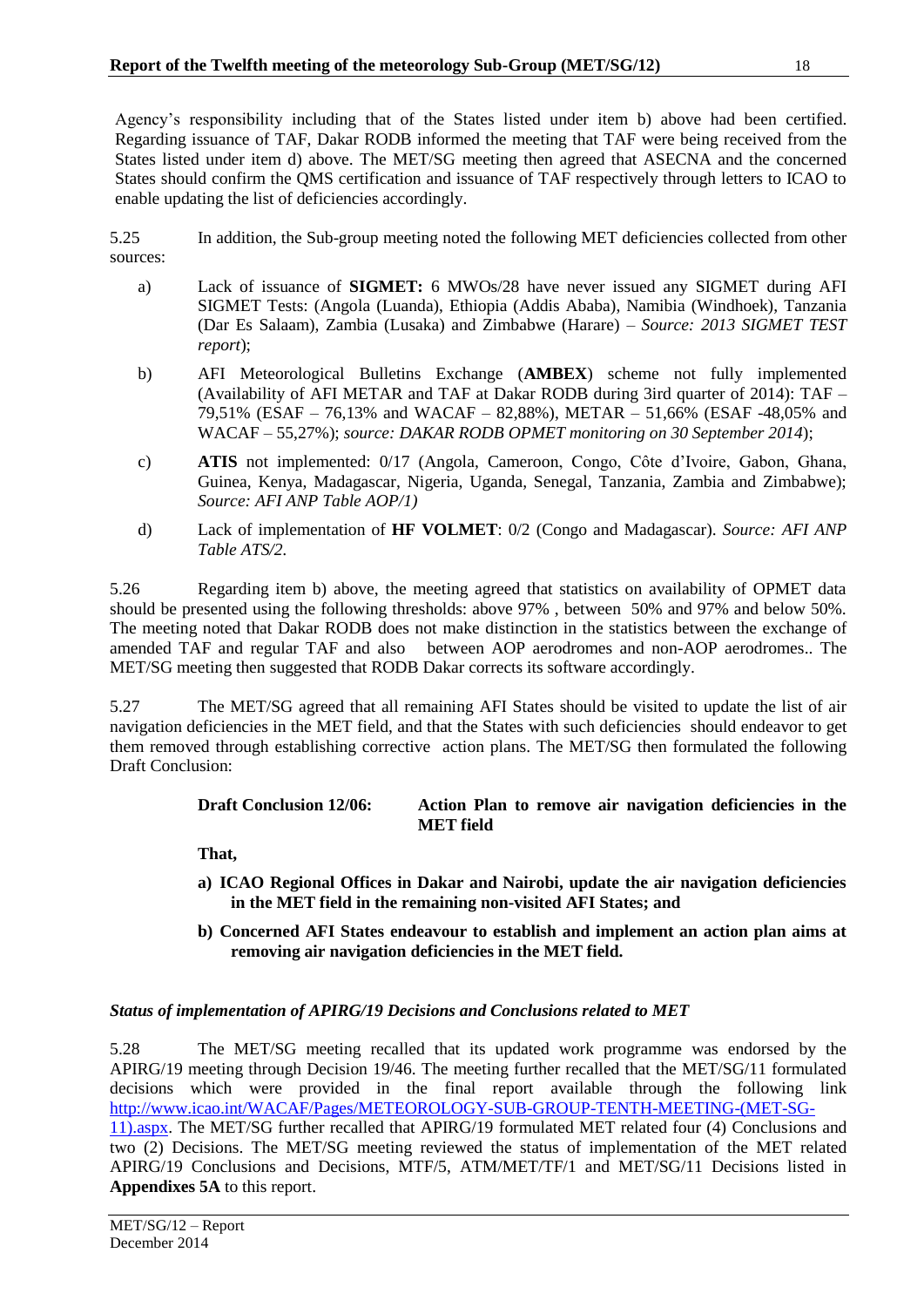5.29 In reviewing **Appendix 5A,** the MET/SG recalled that APIRG/19 meeting agreed that the AFI transition plan for table-driven data representation (XML/GML) should be developed after the MET Divisional meeting scheduled for July 2014. The meeting noted that the MET/14 proposed a global transition plan for table-driven data representation (XML/GML) for METAR/SPECI, TAF and SIGMET as given in **Appendix 5D** to this report. The MET/SG further recalled that Conclusion 19/44 of APIRG/19 called for the development of capabilities of handling OPMET information in digital format by inviting Dakar and Pretoria RODBs to:

- *"a) start developing capability of handling OPMET data in digital format as soon as possible, after November 2013;*
- *b) test the codes based on OPMET data in digital format (XML/GML) for METAR/SPECI, TAF and SIGMET with a view to fine tuning over the first year (2014); and*
- *c) take a leading role over the transition aspect to XML/GML and provide technical assistance as required to other AFI States in implementing OPMET data in digital format."*

5.30 In this regard, the MET/SG agreed to submit to APIRG/20, the proposed transition plan for the table-driven data representation (XML/GML) in the AFI region given at **Appendix 5E** to this report. The Sub-group consequently formulated the following draft Conclusion:

## **Draft Conclusion 12/07: Transition Plan for handling OPMET Information in Digital Format in the AFI region**

## **That, the information given in Appendix 5E to this report, is endorsed as the Transition Plan for handling OPMET Information in Digital Format in the AFI region.**

5.31 For a better understanding and involvement of AFI States in the implementation of the transition plan, the MET/SG meeting agreed that AFI States would need to develop capability of handling OPMET data in digital format. In this regard, the meeting agreed that it would be desirable to conduct training for the personnel of the AMBEX units in the region, thus the MET/SG formulated the following draft conclusion:

## **Draft Conclusion 12/08: Training Seminars to develop capability building for handling OPMET data in digital format in the AFI region**

**That the WMO, in coordination with ICAO, assist AFI States in implementing OPMET Information exchange in Digital format by conducting regional training seminars and workshops in view of:**

- **a) increasing awareness of users of the AFI Meteorological Bulletin Exchange (AMBEX) units, in the exchange of OPMET data in digital format; and**
- b) **expediting the implementation of the AFI Transition Plan for handling OPMET Information in Digital Format.**

5.32 The MET/SG recalled that Decisions 11/04 and 11/06 of the MET/SG/11 meeting, called for the updating of the AFI regional SIGMET Guide and AMBEX Handbook, respectively by the Secretariat.

5.33 The meeting noted that based on a template of regional SIGMET Guide developed by the former MET Section at ICAO HQ, the Secretariat developed a new edition of the AFI regional SIGMET Guide given in **Appendix 5F** to this report. The meeting reviewed and updated the new edition. The AMBEX Handbook given in **Appendix 5G** was also amended by the Secretariat as called for by Decision 11/06 of MET/SG/11. In addition, the MET/SG noted that during the AMBEX implementation training workshop conducted in Dakar, from 18 to 20 Marc 2014, the workshop suggested to add the communications main flow chart and the AFI routing Tables to the AMBEX Handbook. Furthermore, the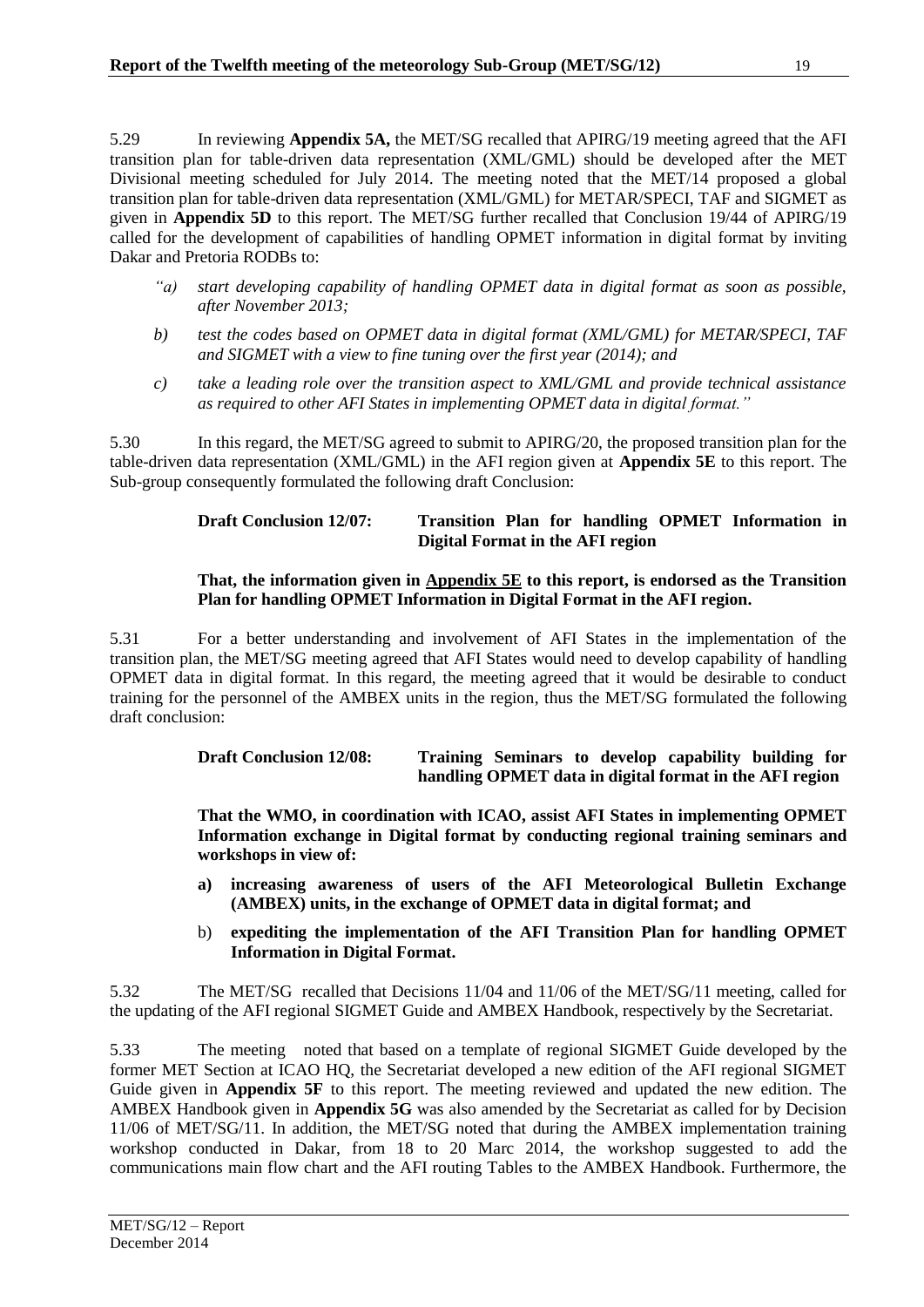MET/SG meeting was presented with a proposal to include OPMET bulletins exchange programs of the National OPMET Centres (NOC) in the AMBEX Handbook.

5.34 In this regard, the MET/SG meeting reviewed and agreed to submit to the APIRG/20 meeting both the draft amendments of the AFI SIGMET Guide and the AMBEX Handbook presented in **Appendixes 5F and 5G** to this report respectively. The meeting then formulated the following draft decision:

#### **Draft Decision 12/09: Updating the AFI regional SIGMET Guide and AMBEX Handbook**

**That, the documents given at:**

- **a) Appendix 5F to this report, is endorsed as the 10th edition of the AFI regional SIGMET Guide; and**
- **b) Appendix 5G to this report, is endorsed as the updated AMBEX Handbook, 7th Edition – Amendment 4.**

*Status of implementation of the MET/SG work programme*

5.35 Based on the reviewed air navigation deficiencies in the MET field mentioned above, the summary of recent and forthcoming developments to the WAFS and SADIS, the status of implementation of the Decisions/Conclusions and work programmes of the MET/SG, MTF and ATM/MET/TF, the MET/SG prepared a status of implementation of the work programme of the MET/SG given in **Appendix 5H** to this report. In this regard, the MET/SG formulated the following draft Decision:

**Draft Decision 12/10: Status of Implementation of the MET/SG Work Programme**

**That, the information given in Appendix 5H to this report, is endorsed as the Status of Implementation of the Work Programme of the AFI Meteorological Sub-Group (MET/SG) to be considered in the work programme of the new APIRG Infrastructure and Information Management Sub-group (IIM/SG).**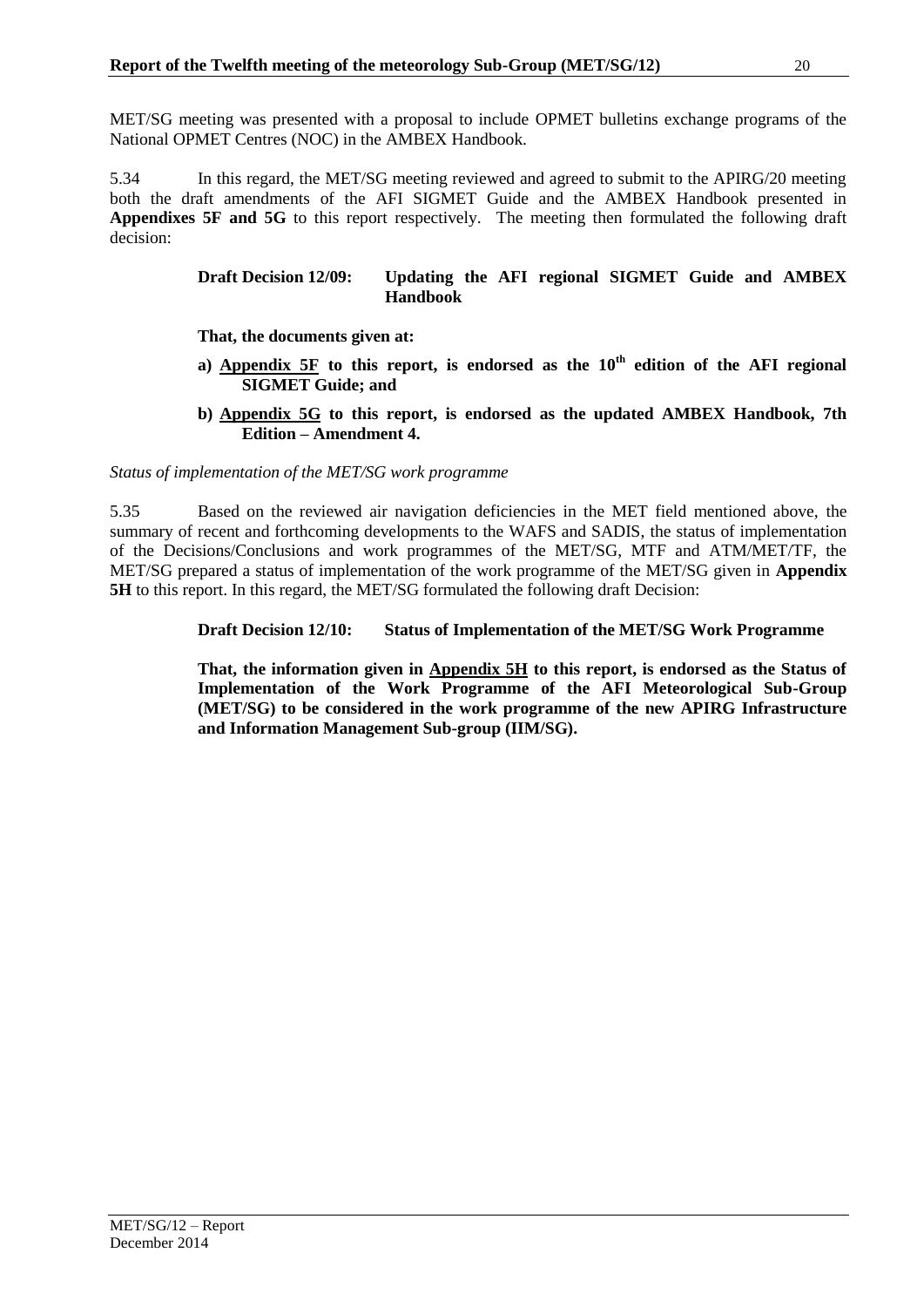### <span id="page-21-0"></span>**AGENDA ITEM 6: Linkage of remaining tasks of the MET/SG with Aviation System Block Upgrades (ASBU) Modules B0 and Regional Performance objectives for MET**

6.1 The MET/SG meeting noted that APIRG/19 meeting adopted the Air Navigation System Implementation Action Plan for the Africa and Indian-ocean (AFI) region, which establishes the prioritization of Aviation System Block Upgrades (ASBU) Block0 Modules, proposes the Air Navigation Report Forms (ANRFs) and defines the performance-based planning framework for the AFI region.

*Categorization of ASBU Block-0 Modules for the AFI Region*

6.2 The Sub-group meeting further noted that the Global Air Navigation Plan (Doc 9750, GANP) was developed to assist States and regional planning and implementation groups in identifying the most appropriate operational improvements to achieve near- and medium-term benefits on the basis of current and foreseen aircraft capabilities and ATM infrastructure and that the Global Air Traffic Management Operational Concept (Doc 9854) provided the overall vision of a performance based ATM system.

6.3 The MET/SG recalled that ASBU blocks are defined in the  $4<sup>th</sup>$  edition of the GANP (Doc 9750) as follows:

Block0: modules available from 2013 to 2018,

Block1: modules to be available from 2018 to 2023,

Block2: modules to be available from 2023 to 2028, and Block3: from 2028.

6.4 The Sub-group noted that modules related to MET are in the Performance Improvement Area 2, "*Globally Interoperable Systems and Data - Through Globally Interoperable System Wide Information Management"* and are defined as follows:

- **B0-AMET**: Improved Meteorological Information Module: Meteorological information supporting enhanced operational efficiency and safety;
- **B1-AMET:** Enhanced Operational Decisions through Integrated Meteorological Information; and
- **B3-AMET:** Enhanced Operational Decisions through Integrated Meteorological Information.

6.5 The MET/SG meeting was informed that the module categorization developed by APIRG/19 in the AFI Air Navigation System Implementation Action Plan, aims at ranking each module in terms of implementation priority. On the basis of operational requirements and taking into benefits associated, AFI region has chosen all 18 Block-0 Modules for implementation. The categories of 18 Block 0 modules are defined by APIRG/19 in **Appendix 6A** to this report as follows:

- a) **Essential (E)** category: These are the ASBU modules that provide substantial contribution towards global interoperability, safety or regularity. The five (5) Modules for all States of AFI region are FICE, DATM; ACAS, FRTO and APTA
- b) **Desirable (D)** category: These are the ASBU modules that, because of their strong business and/or safety case, are recommended for implementation almost everywhere. The eight (8) Modules for all States of AFI region are ACDM, NOPS, ASUR, SNET**, AMET,** TBO, CDO, and CCO
- c) **Specific (S)** category: These are the ASBU modules that are recommended for implementation to address a particular operational environment in specific countries of AFI region (for example South Africa). The (3) Modules are OPFL, ASEP and WAKE.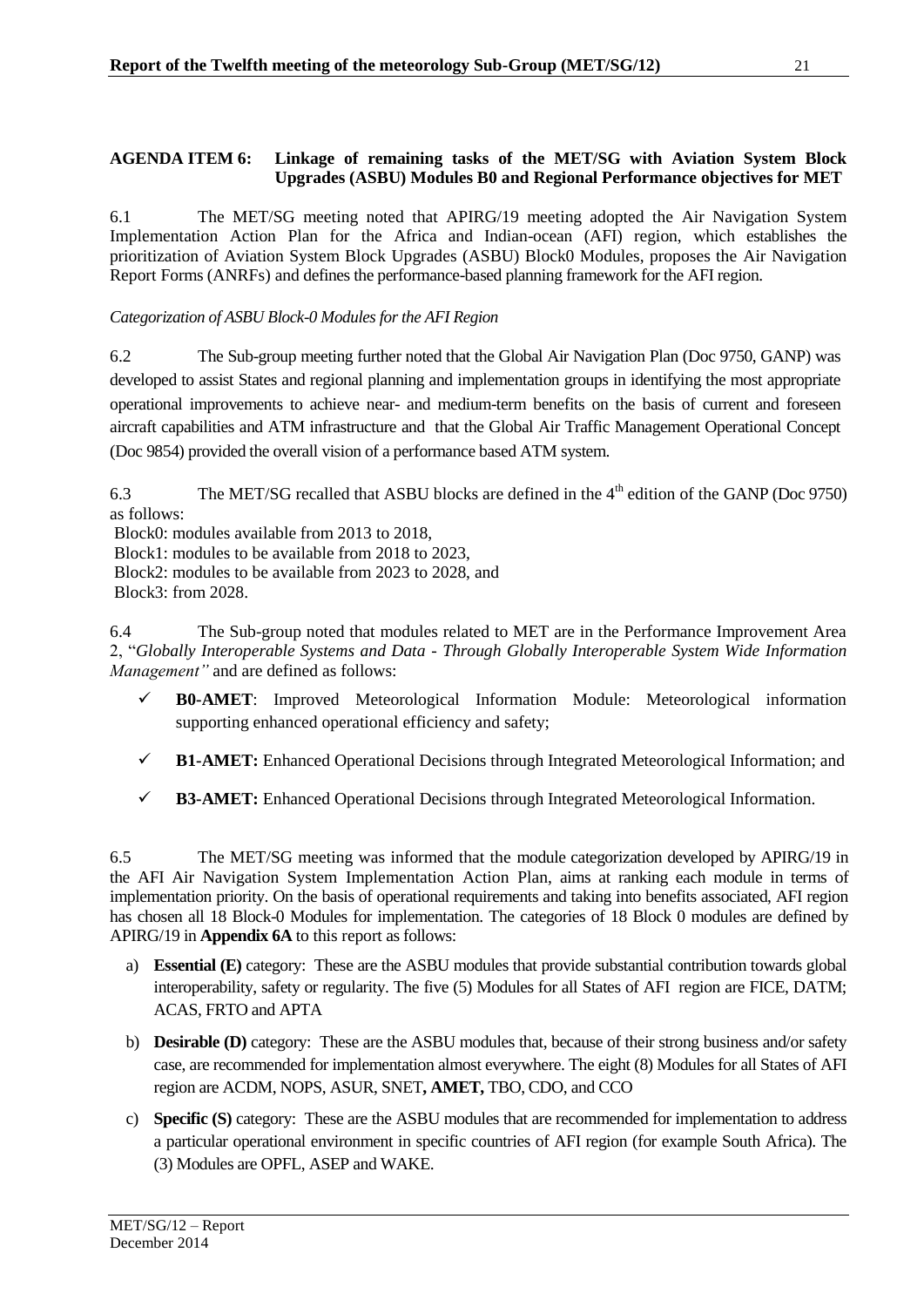d) **Optional (O)** category: These are the ASBU modules that address particular operational requirements in specific countries of AFI region and provide additional benefits that may not be common everywhere. The two (2) Modules are SURF and RSEQ.

# *Prioritization of ASBU Block-0 Modules for the AFI Region*

6.6 The MET/SG meeting noted that APIRG/19 meeting defined two (2) module priorities which allocation is based on the following criteria.

- **Priority-1**: immediate implementation;
- **Priority-2**: recommended implementation.

6.7 Although AFI region has categorized all 18 Block-0 modules for its implementation, only 9 Modules will have priority-1 as it covers most of the AFI States. Remaining Modules are priority-2 and applies to only specific State (s) of AFI region. The list of Block-0 modules is provided in **Appendix 6B** to this report, with the allocated priority for implementation within the AFI Region.

# *Air Navigation Report Forms*

6.8 The meeting noted that the Air Navigation Report Form (ANRF), a revised version of the Performance Framework Form (PFF), is a customized tool for ASBU modules which is recommended for application for setting planning targets, monitoring implementation, identifying challenges, measuring implementation/performance and reporting.

6.9 The MET/SG meeting further noted that the expectations/benefits to the ATM community are referred to eleven (11) Key Performance Areas (KPAs):- access/equity; capacity; cost effectiveness; efficiency; environment; flexibility; global interoperability; participation of ATM community; predictability; safety; and security. The meeting noted that out of these 11 KPAs, for the present, only five have been selected for reporting through ANRF, which are Access & Equity, Capacity, Efficiency, Environment and Safety.

6.10 The Sub-group meeting was informed that KPAs applicable to respective ASBU modules have been identified by marking Y (Yes) or N (No) against them. The Sub-group reviewed the proposed ANRF related to B0-AMET in the AFI Air Navigation System Implementation Action Plan, as indicated in **Appendix 6C** to this report, based on ASBU module B0-AMET elements (GANP, Doc 9750) and on the remaining tasks of the MET/SG. In this regard, the MET/SG formulated the following draft conclusion:

## **Draft Conclusion 12/11: AFI Air Navigation Report Form (ANRF) for B0-AMET Module**

## **That, the information given in Appendix 6C to this report, is endorsed as the updated Air Navigation Report Form (ANRF) for ASBU B0-AMET module in the AFI region.**

*Performance-based Planning Framework in the AFI Region*

6.11 The MET/SG meeting noted that APIRG/19 aligned the performance-based approach for regional and national air navigation planning in the AFI Region adopted by the Special Regional Air Navigation Meeting (Durban, South Africa, November 2008), with the GANP (Doc 9750).

6.12 The MET/SG meeting further noted that several other ICAO documents were available to support the planning process including the Manual on Air Traffic Management System Requirements (Doc 9882) which converted the overall vision of the operational concept into material specifying the functional evolution of ATM,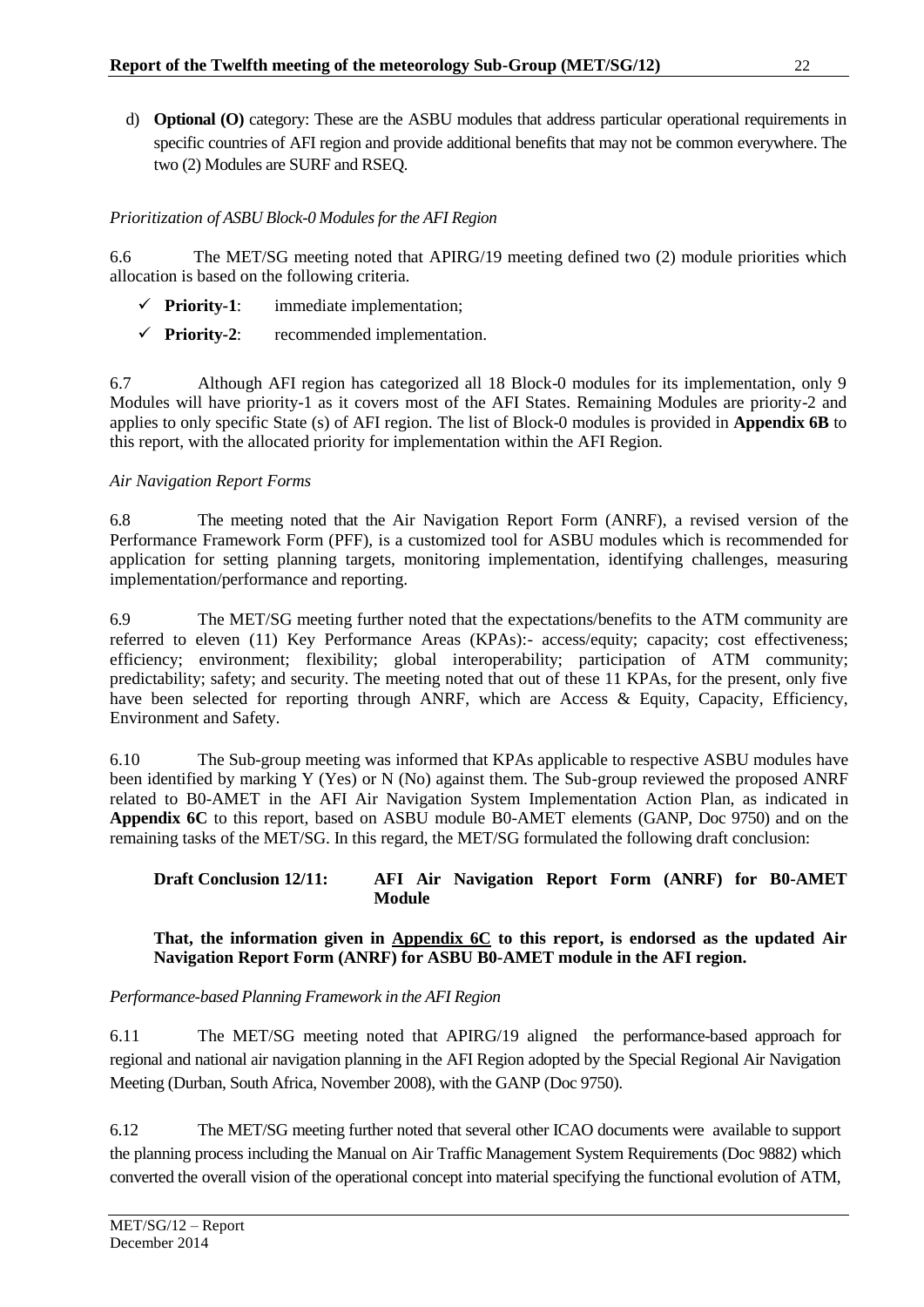and the Manual on Global Performance of the Air Navigation System (Doc 9883) which provided a broad overview of the tasks that needed to be undertaken to transition to such a system.

6.13 The Sub-group meeting also noted that the APIRG uses the performance framework forms (PFFs) developed by the ICAO Special AFI RAN of 2008 as amended from time to time through the regional planning process, to identify individual parties responsible for achieving the performance objectives as well as to establish timeframes for implementation. As indicated in the AFI Air Navigation System Implementation Action Plan, these PFFs need to be reviewed and aligned with the ICAO ASBU Block-0 modules. Therefore, based on the elements of the AFI ASBU B0-AMET ANRF in Appendix 6C, the MET/SG proposed an amendment to the AFI PFFs as given in **Appendix 6D** to this report. In this regard, the meeting formulated the following draft conclusion:

# **Draft Conclusion 12/12: AFI Performance Framework Form (PFFs) for B0-AMET Module**

**That, the Performance Framework Forms (PFFs) given in Appendix 6D to this report, are endorsed as the PFFs for ASBU B0-AMET module in the AFI region.**

# *Relationship between MET related AFI PFFs and ASBU B0-AMET*

6.14 The Sub-group meeting noted that ASBU module Block0-AMET (B0-AMET) is defined in the GANP (Doc 9750) to be a Global, regional and local meteorological information provided by world area forecast centres, volcanic ash advisory centres, tropical cyclone advisory centres, aerodrome meteorological offices and meteorological watch offices in support of:

- $\checkmark$  flexible airspace management;
- $\checkmark$  improved situational awareness and collaborative decision-making; and
- $\checkmark$  dynamically optimized flight trajectory planning.

6.15 The MET/SG further noted that aeronautical meteorology (MET) is a thread running through ASBU performance improvement area titled "Globally Interoperable Systems and Data" and that, through future system-wide information management (SWIM), MET information would be a key enabler to the realization of a globally harmonized, interoperable air traffic management system. Therefore, Recommendation 1/1 of MET/14 approved by ICAO Air Navigation Commission (ANC), called for updating the GANP and ASBU methodology to reflect ASBU MET module dependencies on other modules. The Sub-group further noted that MET/14 provided a list of non-MET specific ASBU modules (*Appendix B to MET/14-IP/1*) given in **Appendix 6E-1**, where aeronautical MET service will be of relevance.

6.16 Based on the information given in **Appendix 6E-1** above and the updated PFFs given in **Appendix 6D** to this report, the MET/SG meeting suggested to update Appendix C of the Air Navigation System Implementation Action Plan proposed by APIRG/19 meeting, given in **Appendix E** to this paper. In this regard, the Sub-group formulated the following draft decision:

## **Draft Decision 12/13: Relationship between ASBU B0-AMET and MET related Performance Framework Form (PFFs) in the AFI Region**

**That, the updated Table given in Appendix 6E to this paper, is endorsed as the relationship between ASBU B0-AMET and MET related Performance Framework Form (PFFs) in the AFI region.**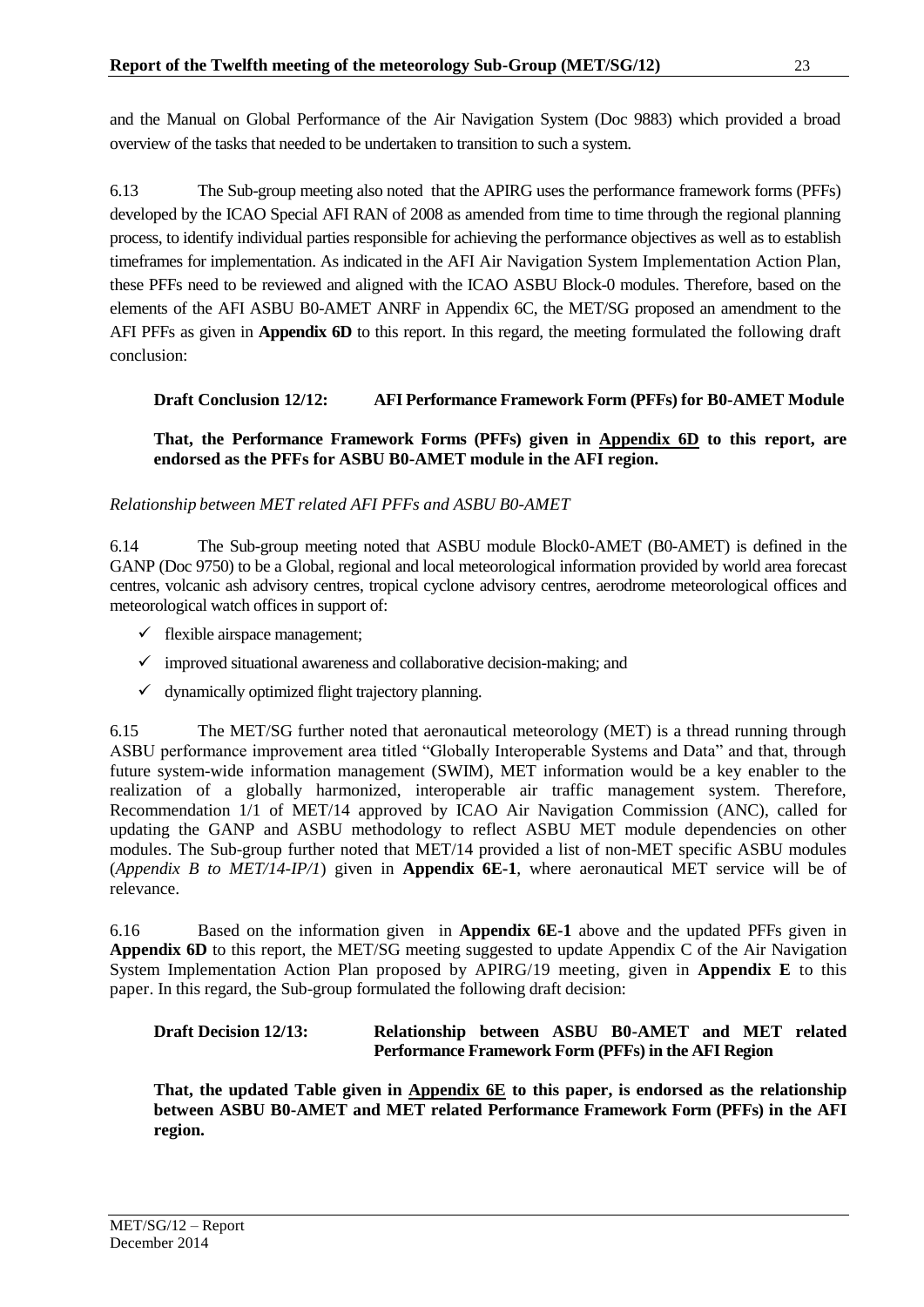6.17 The meeting was presented with the status of implementation of the BO-AMET module by ASECNA and proposed actions for further implementation. Following the review of the report, MET/SG meeting formulated the following Decision:

#### **Draft Decision 12/14: Implementation Status of Module B0-AMET in ASECNA Member States**

#### **That the meeting:**

- **a) congratulates ASECNA for ongoing actions in the implementation of the ASBU module B0- AMET; and**
- **b) encourages the Agency in its efforts in implementing AFI air navigation system implementation Action Plan.**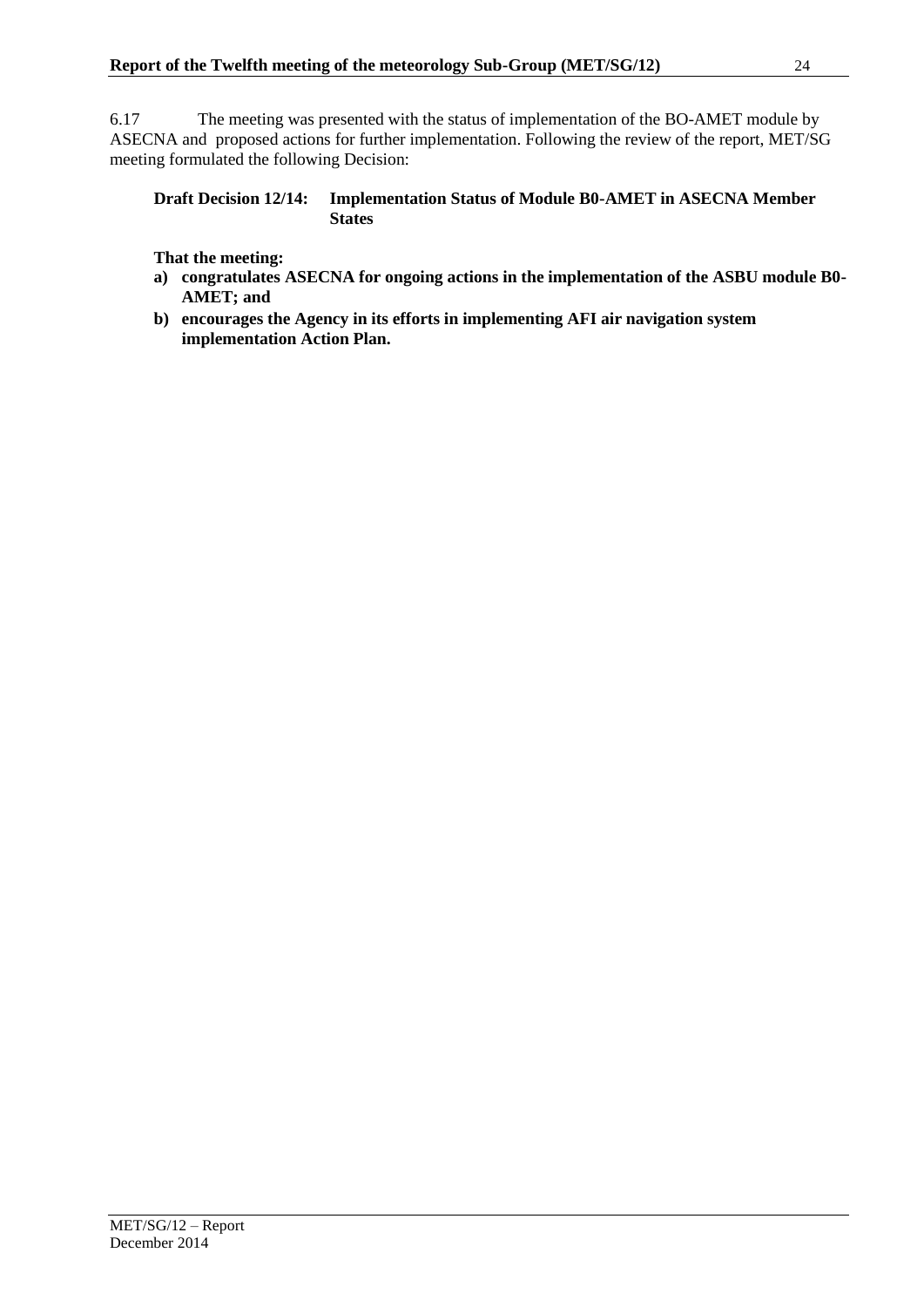## <span id="page-25-0"></span>**AGENDA ITEM 7: Identification and development of Projects based on ASBU B0-AMET and Regional Performance objectives.**

*Review and Update of the MET related Tasks of the IIM/SG*

7.1 The MET/SG meeting recalled that the APIRG/EO meeting established transitional arrangements to give effect to the new APIRG organizational structure and working methods as well as implantation of the existing regional objectives under the new methodology.

7.2 Based on the remaining tasks of the MET/SG work program, the ASBU B0-AMET elements and the AFI regional performance objectives in the MET field given respectively in **Appendixes 5H, 6C and 6D** to this report, the Sub-group reviewed and adopted the draft amendment of the MET related Tasks of IIM/SG given at **Appendix 7A** to this report. In this regard, the group formulated the following draft Decision:

**Draft Decision 12/15: Updating the MET related Tasks of the IIM/SG**

#### **That, the updated information given in Appendix 7A to this report, is endorsed as the MET related Tasks of the Infrastructure and Information Management Sub-Group (IIM/SG).**

*Identification and development of MET related APIRG Projects*

7.3 The following two Performance Framework Forms (PFF) for the ASBU module B0-AMET, were identified by the MET/SG meeting, to be included in the MET projects management formats of the IIM/SG:

- a) **AFI B0-AMET PFF-1**: the implementation of SIGMET and QMS in the AFI region; and
- b) **AFI B0-AMET PFF-2**: the implementation of terminal area warnings and forecasts, provision of WAFS forecasts and optimization of OPMET data exchanges in the AFI region.

7.4 Based on the above PFFs, the MET/SG agreed on MET related APIRG Projects given in **Appendix 7B** to this report. In this regard, the meeting formulated the following draft Conclusion:

**Draft Conclusion 12/16: Aeronautical Meteorology Projects in the AFI region for the period 2015 to 2018**

**That, the information given in Appendix 7B to this paper, is endorsed as the Aeronautical Meteorology (MET) Projects in the AFI region for the period 2015 to 2018.**

7.5 A presentation on Project Management overview was delivered to the MET/SG meeting. It was intended that the information would assist in delivering successful projects on time.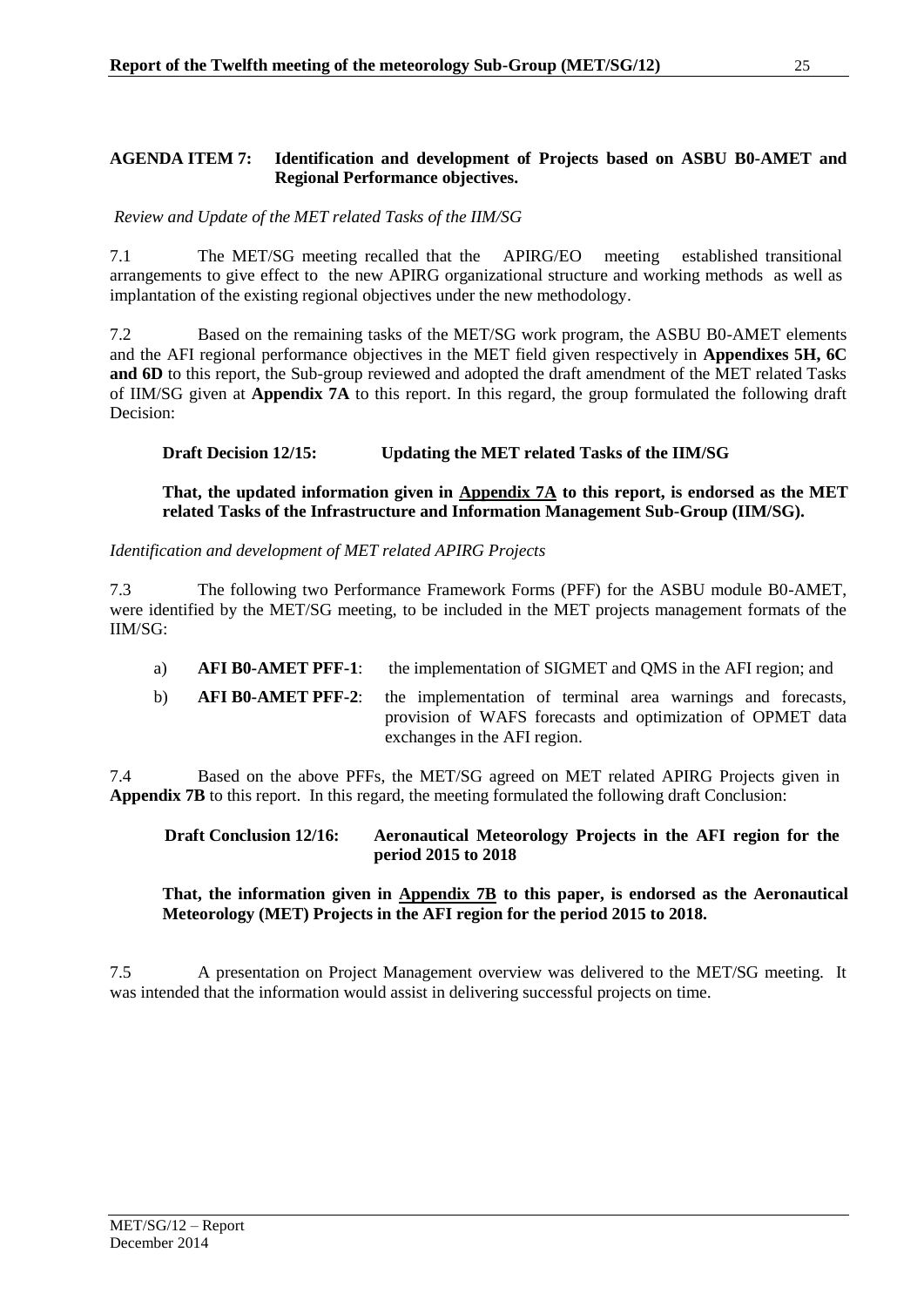## <span id="page-26-0"></span>**AGENDA ITEM 8: Review of the New Structure of the AFI regional air navigation plan (AFI ANP) and development of draft material for endorsement by APIRG.**

8.1 The MET/SG meeting noted that the twelfth Air Navigation Conference (AN-Conf/12) adopted Recommendation 6/1 [*Regional performance framework – planning methodologies and tools*] regarding the alignment of regional air navigation plans (ANPs) with the fourth edition of GANP (Doc 9750) requesting States and PIRGs including APIRG to:

- "…………. b) *finalize the alignment of regional air navigation plans with the Fourth Edition of the Global Air Navigation Plan by May 2014;*
- c) *focus on implementing aviation system block upgrade Block 0 Modules on the basis of operational requirements, recognizing that these modules are ready for deployment;*
- d) *use the electronic regional air navigation plans as the primary tool to assist in the implementation of the agreed regional planning framework for air navigation services and facilities*
- e) *involve regulatory and industry personnel during all stages of planning and implementation of aviation system block upgrade modules*
- f) *develop action plans to address the identified impediments to air traffic management modernization as part of aviation system block upgrade planning and implementation activities*
- *………."*

8.2 The MET/SG meeting further noted that ICAO Secretariat consequently, established an Ad-hoc working group (eANP WG), composed of a representative from each Regional Office and ICAO Headquarters, to make proposals for changes to the regional ANPs which included the development of a new structure, format and content of the ANP.

8.3 The eANP WG reviewed the limitations of the current regional ANPs and agreed that they could be updated and approved based on the new developments in air navigation, including the outcome of the AN-Conf/12 and the GANP.

8.4 The MET/SG meeting was then briefed on the following aspects of the eANP approved by the Council including:

- *1. Objective and purpose of regional air navigation plans (ANPs)*
- *2. Format and Table of Contents of the ANP*
- *3. Description of the contents of the eANP*
- *4.* Procedures for amendment of the eANP ;

8.5 The MET/SG meeting was appraised that:

- a) Volume I would contain stable plan elements, the amendment of which require approval by the Council, related to:
	- $\checkmark$  assignment of responsibilities;
	- $\checkmark$  mandatory requirements subject to regional agreement; and/or
	- $\checkmark$  additional requirements specific to the region which are not covered in SARPs.
- b) Volume II would contain dynamic plan elements, the amendment of which does not require approval by the Council (approval is by regional agreement involving the relevant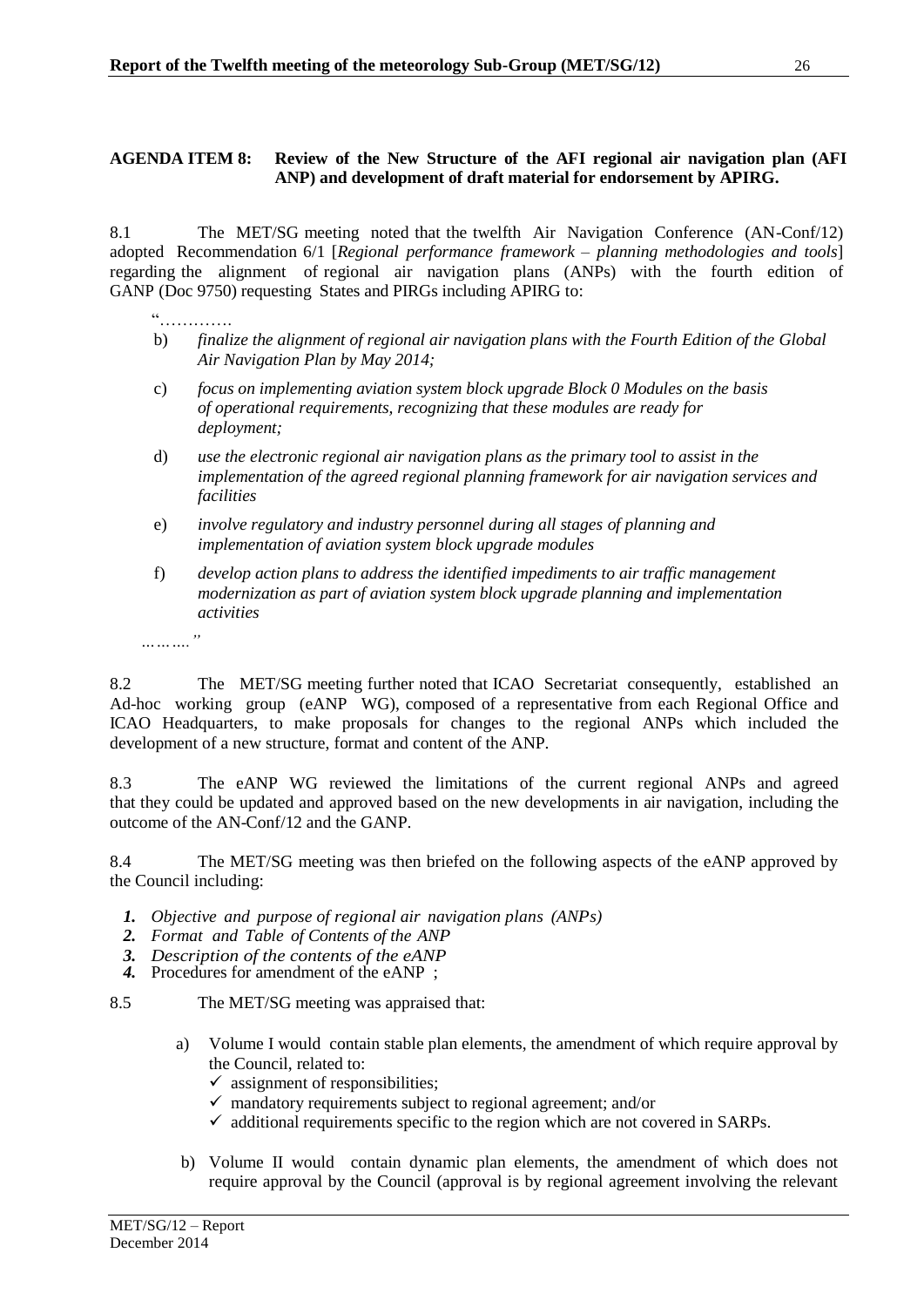PIRG), related to:

- $\checkmark$  assignment of responsibilities;
- $\checkmark$  mandatory requirements subject to regional agreement; and/or
- $\checkmark$  additional requirements specific to the region which are not covered in SARPs.
- c) Volume III would contain dynamic/flexible plan elements providing implementation planning guidance for air navigation systems and their modernization taking into consideration emerging programmes such as the ASBUs and associated technology roadmaps described in the GANP. The ANP Volume III would also include appropriate additional guidance, particularly with regard to implementation, to complement the material contained in the ANP Volumes I and II. The amendment of Volume III would not require approval by the Council (approval of Part II is under the responsibility of the relevant PIRG). The information contained in Volume III would be related to implementation monitoring, planning and/or guidance. The structure of Volume III would be kept simple, consisting of:
	- a) Part  $0$  Introduction:
	- b) Part I General Planning Aspects (GEN); and
	- c) Part II Air Navigation System Implementation.

8.6 The MET/SG meeting noted that the development/approval of the eANP would be in accordance with the following action plan:

| <b>ANP</b> volume           | eANP activity/task                                                                                                                                                                                                                                                                                         | <b>Responsible</b>                | Completion<br>date |
|-----------------------------|------------------------------------------------------------------------------------------------------------------------------------------------------------------------------------------------------------------------------------------------------------------------------------------------------------|-----------------------------------|--------------------|
| Vol I, II & III             | Population of eANP with existing data<br>Completed                                                                                                                                                                                                                                                         | <b>Regional Offices</b>           | September 2014     |
| Vol I, II & III             | Agreement on the content of the eANP                                                                                                                                                                                                                                                                       | PIRGs/States                      | Mid 2015           |
| Vol I                       | Approval of Volume I of eANPs by                                                                                                                                                                                                                                                                           | Regional<br>Offices/ANB           | End 2015           |
| Vol II                      | Approval of Volume II of eANPs by<br>regional agreement involving the<br>relevant PIRG                                                                                                                                                                                                                     | Regional<br>Offices/PIRGs         | End 2015           |
| Vol III                     | Development and approval of Part II<br>under PIRG responsibility. Inclusion of<br>Volume III on web-based platform.                                                                                                                                                                                        | Regional<br>Offices/<br>PIRGs/ANB | End 2015           |
| Consequential<br>amendments | Amendments to existing ICAO<br>documentation related to ANPs to<br>ensure harmonization, including the<br>Regional Office Manual, and review<br>of the applicability of the Uniform<br>methodology for the identification,<br>assessment and reporting of air<br>navigation deficiencies to the<br>new ANP | <b>ANB</b>                        | Mid 2015           |

8.7 Based on the Work plan and template endorsed by the Council, the ICAO offices of Dakar and Nairobi populated the MET part of the template (Part V) for AFI as follows;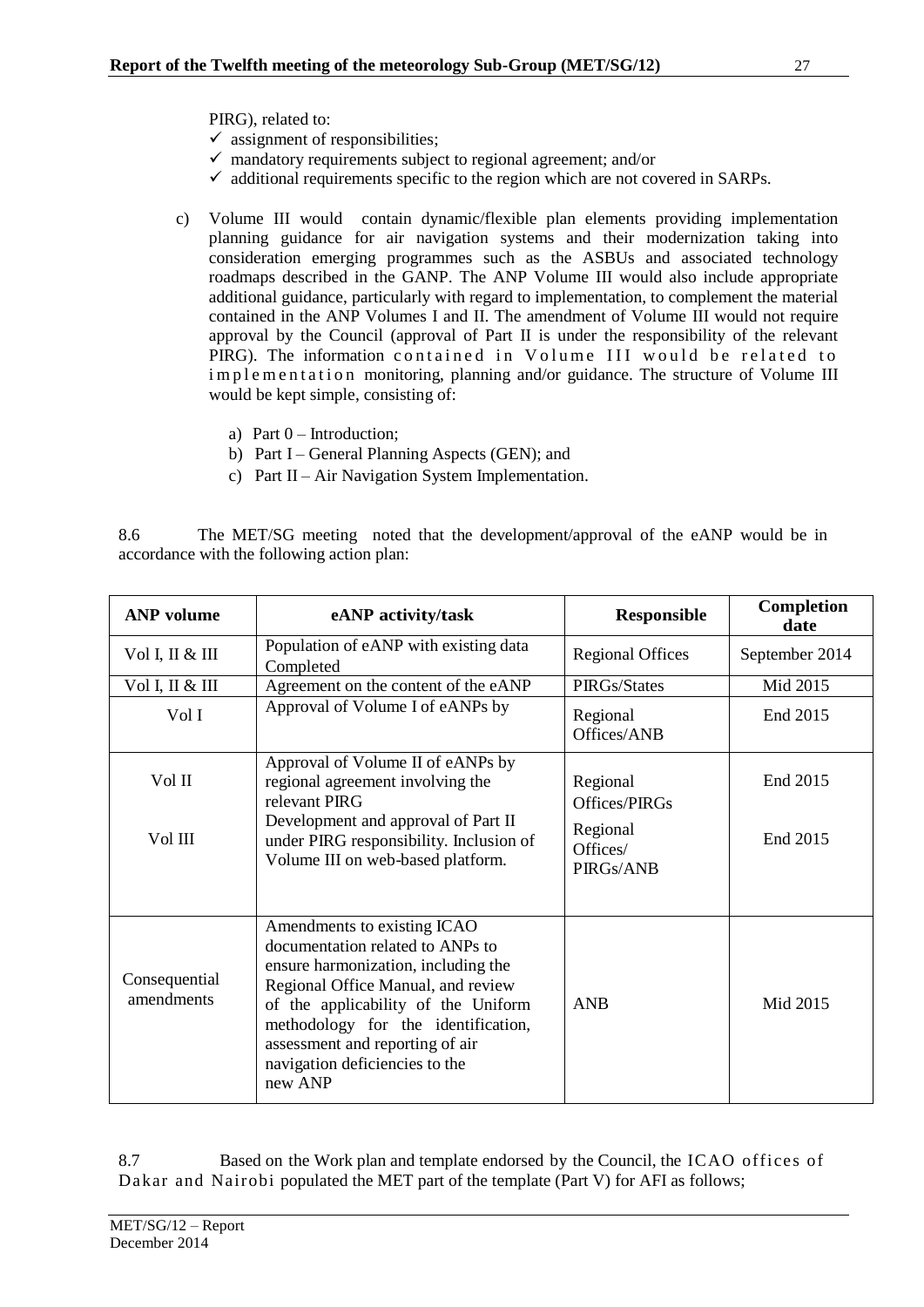- i) AFI BASIC VOLUME I
	- a. Text (provided **Appendix 8A**)
	- b. Table MET I-1, State Volcano Observatories, (provided at **Appendix 8B**)
- ii) AFI VOLUME II MET
	- a. Text (provided at **Appendix 8C**)
	- b. Table MET II-1, Meteorological Watch Offices, (provided at **Appendix 8D**)
	- c. Table MET II-2, Aerodrome Meteorological Offices,( provided at **Appendix 8E**)
	- d. Table MET II-3, VOLMET broadcasts (provided at **Appendix 8F**)

8.8 In the light of the foregoing, the MET/SG meeting formulated the following draft decision:

**Draft Conclusion 12/17: Contents of the MET part of the New AFI eANP**

**That, the information contained in Appendixes 8A, 8B, 8C 8D, 8E and 8F, is endorsed as the contents of Volumes I and II, Part V (MET) of the AFI eANP and be implemented by States.**

8.9 The MET/SG meeting was informed that the template for Volume III was still under development. In this regard, the meeting formulated the following.

**Draft Decision 12/18: Population of Volume III of the MET part of AFI eANP**

**That, Dakar and Nairobi regional offices should complete populating Volume III Part V (MET) of the AFI eANP before APIRG/20 meeting, once the template is developed.**